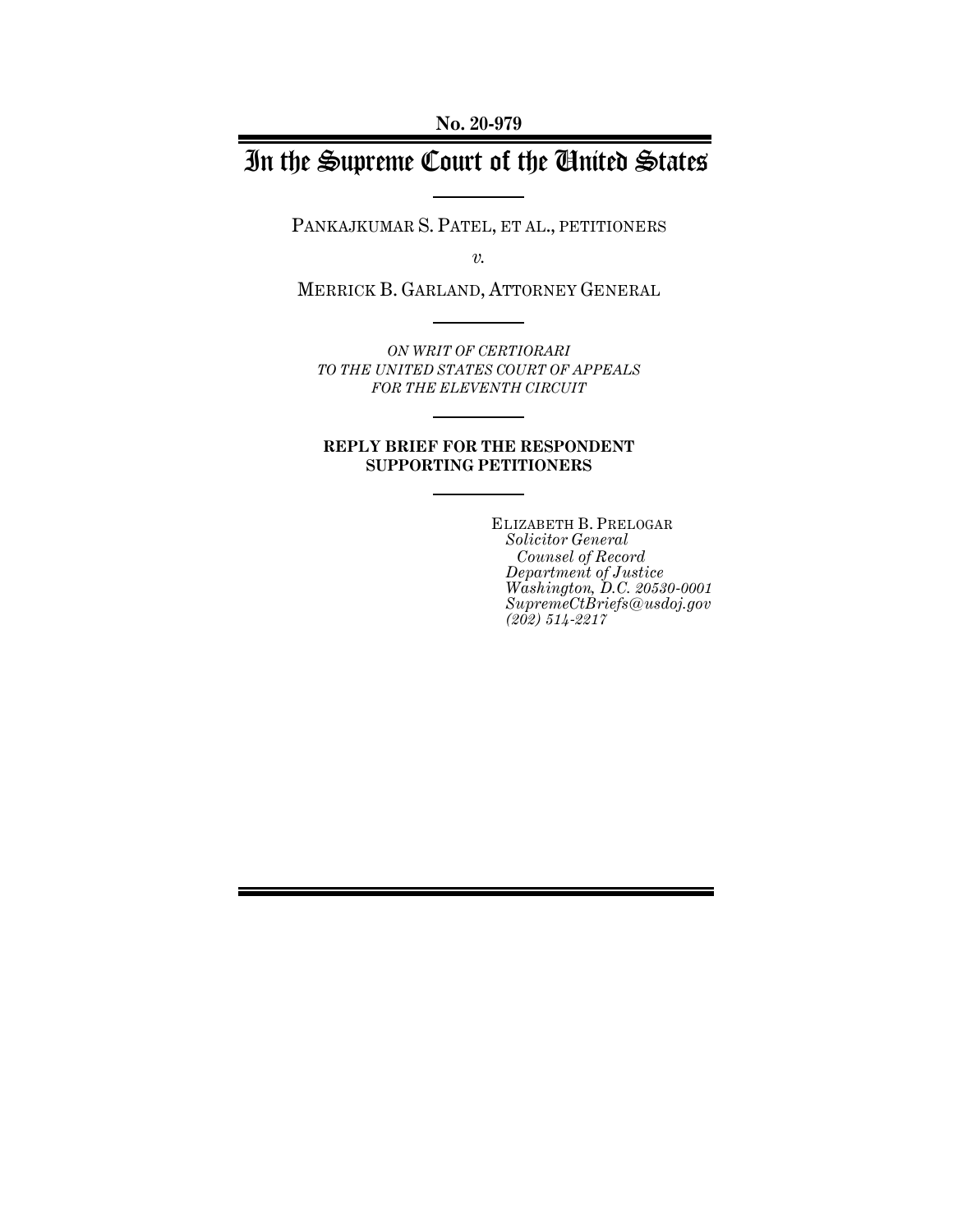## **TABLE OF CONTENTS**

Page

| The text of Section $1252(a)(2)(B)(i)$ permits review |  |
|-------------------------------------------------------|--|
|                                                       |  |
| Statutory structure and context support the           |  |
|                                                       |  |
| Statutory history supports the government's           |  |
|                                                       |  |
| Other considerations support the government's         |  |
|                                                       |  |
|                                                       |  |

# **TABLE OF AUTHORITIES**

### Cases:

| Arambula-Medina v. Holder,                          |
|-----------------------------------------------------|
| 572 F.3d 824 (10th Cir. 2009), cert. denied,        |
|                                                     |
| Ayeni v. Holder, 617 F.3d 67 (1st Cir. 2010)  17    |
| BP P.L.C. v. Mayor & City Council of Balt.,         |
|                                                     |
| Bencosme de Rodriguez v. Gonzales,                  |
|                                                     |
|                                                     |
|                                                     |
| Dolan v. United States Postal Serv.,                |
|                                                     |
|                                                     |
| Federal Maritime Comm'n v. Seatrain Lines, Inc.,    |
|                                                     |
|                                                     |
| Guerrero-Lasprilla v. Barr,                         |
|                                                     |
| INS v. St. Cyr, 533 U.S. 289 (2001) 12, 13, 14      |
| Kucana v. Holder, 558 U.S. 233 (2010)  2, 8, 10, 18 |
|                                                     |

# (I)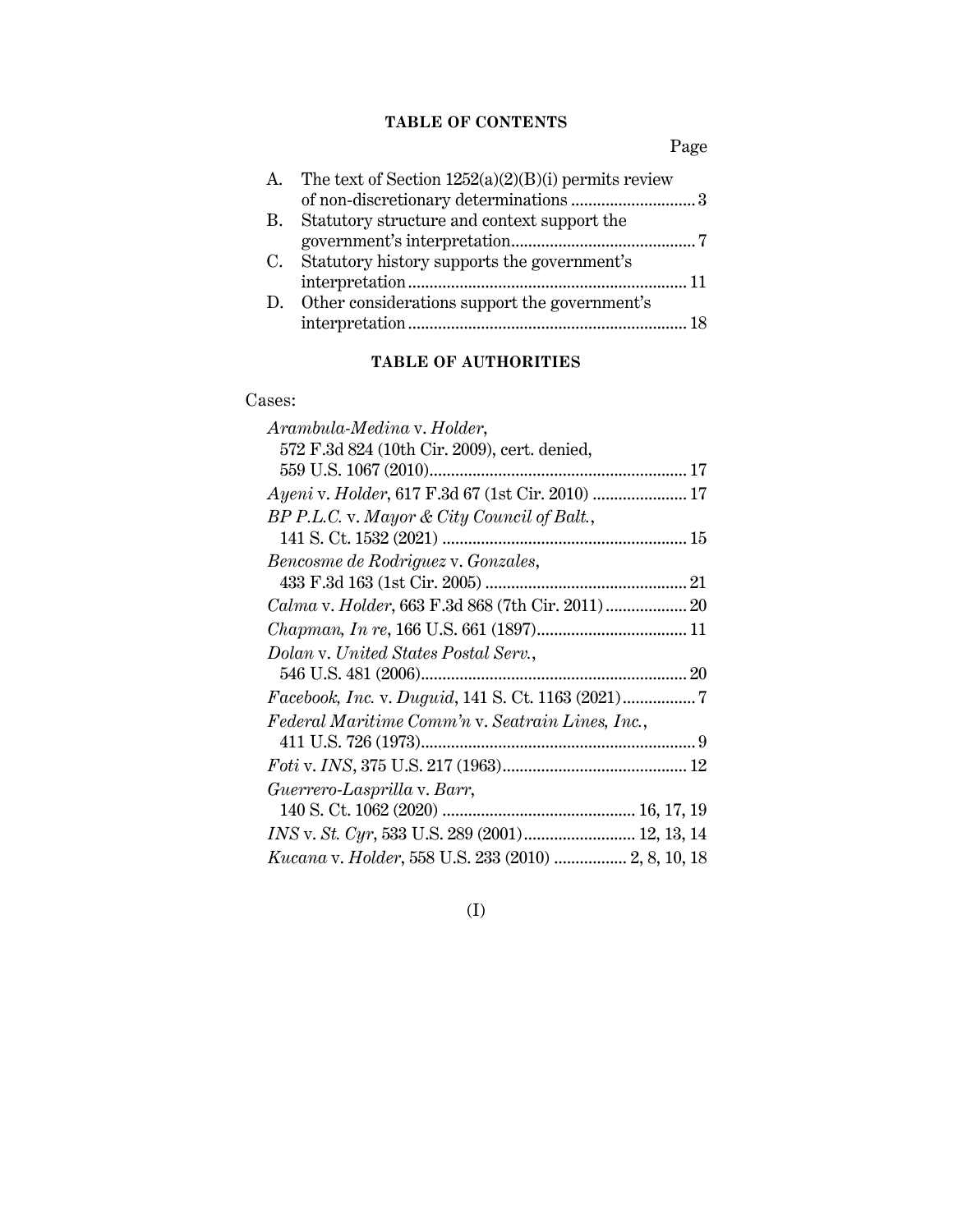| Cases—Continued:                                            | Page |
|-------------------------------------------------------------|------|
| Lamar, Archer & Cofrin, LLP v. Appling,                     |      |
| McAllister v. United States, 141 U.S. 174 (1891) 16         |      |
| Morales Ventura v. Ashcroft,                                |      |
|                                                             |      |
| Nasrallah v. Barr, 140 S. Ct. 1683 (2020)  18, 19, 20       |      |
| Pardo v. Lynch, 637 Fed. Appx. 306 (9th Cir. 2016) 21       |      |
| <i>Paroline v. United States, 572 U.S. 434 (2014) </i> 8, 9 |      |
| Reno v. American-Arab Anti-Discrimination                   |      |
|                                                             |      |
|                                                             |      |
| Texas Dep't of Hous. & Cmty. Affairs v. Inclusive           |      |
| United States v. Standard Brewery, Inc.,                    |      |
| United States v. X-Citement Video, Inc.,                    |      |
|                                                             |      |
| Xiao Ji Chen v. United States Dep't of Justice,             |      |
|                                                             |      |
|                                                             |      |

## Statutes:

| Illegal Immigration Reform and Immigrant         |  |
|--------------------------------------------------|--|
| Responsibility Act of 1996, Pub. L. No. 104-208, |  |
|                                                  |  |
|                                                  |  |
|                                                  |  |
| Immigration and Nationality Act,                 |  |
|                                                  |  |
|                                                  |  |
|                                                  |  |
|                                                  |  |
|                                                  |  |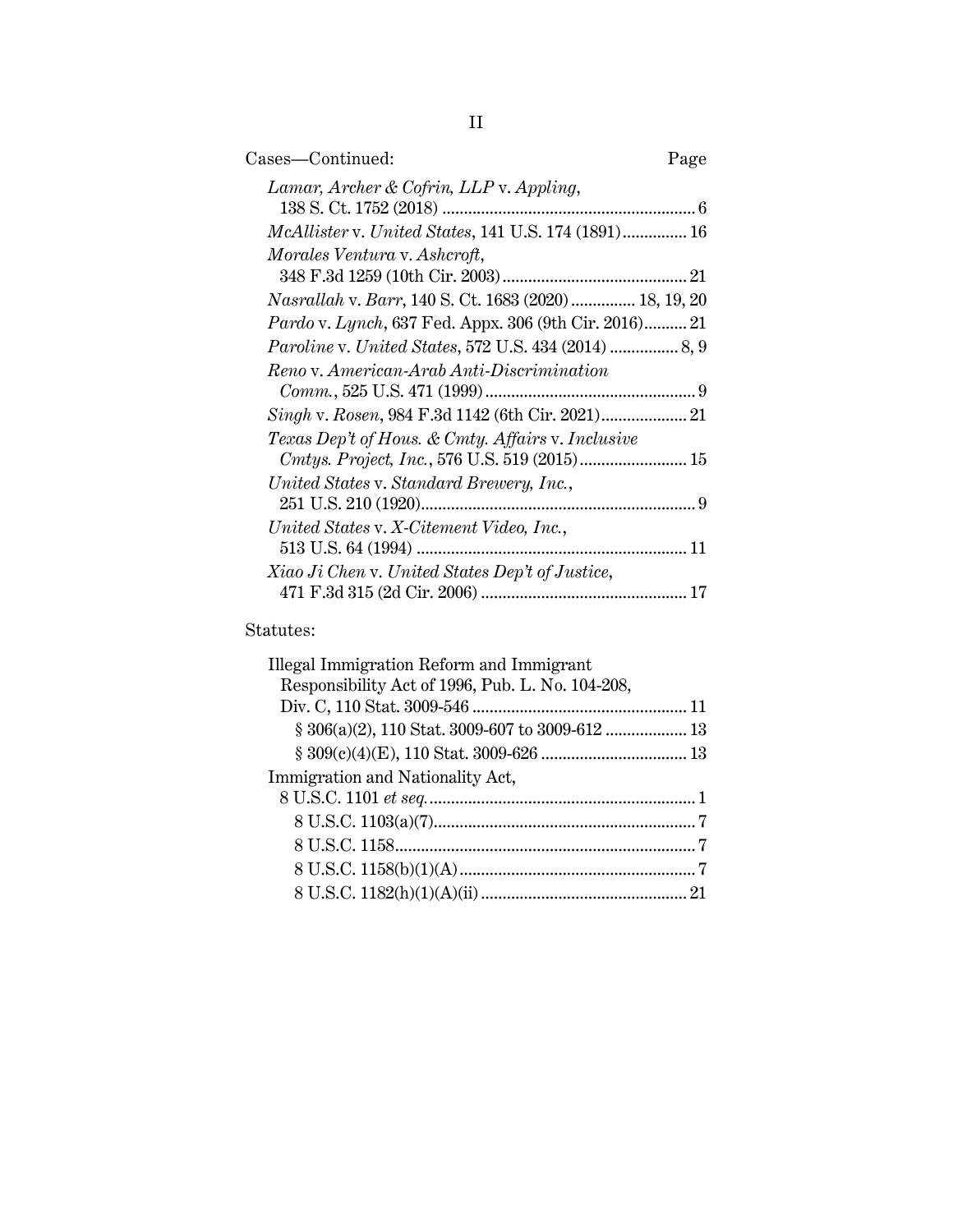| Statutes-Continued:<br>Page                               |
|-----------------------------------------------------------|
|                                                           |
|                                                           |
|                                                           |
|                                                           |
|                                                           |
|                                                           |
|                                                           |
|                                                           |
|                                                           |
|                                                           |
|                                                           |
| REAL ID Act of 2005,                                      |
| Pub. L. No. 109-13, Div. B, Tit. I, 119 Stat. 302:        |
|                                                           |
|                                                           |
| Miscellaneous:                                            |
| H.R. Conf. Rep. No. 72, 109th Cong., 1st Sess. (2005)  17 |
| Webster's Third New International Dictionary              |
|                                                           |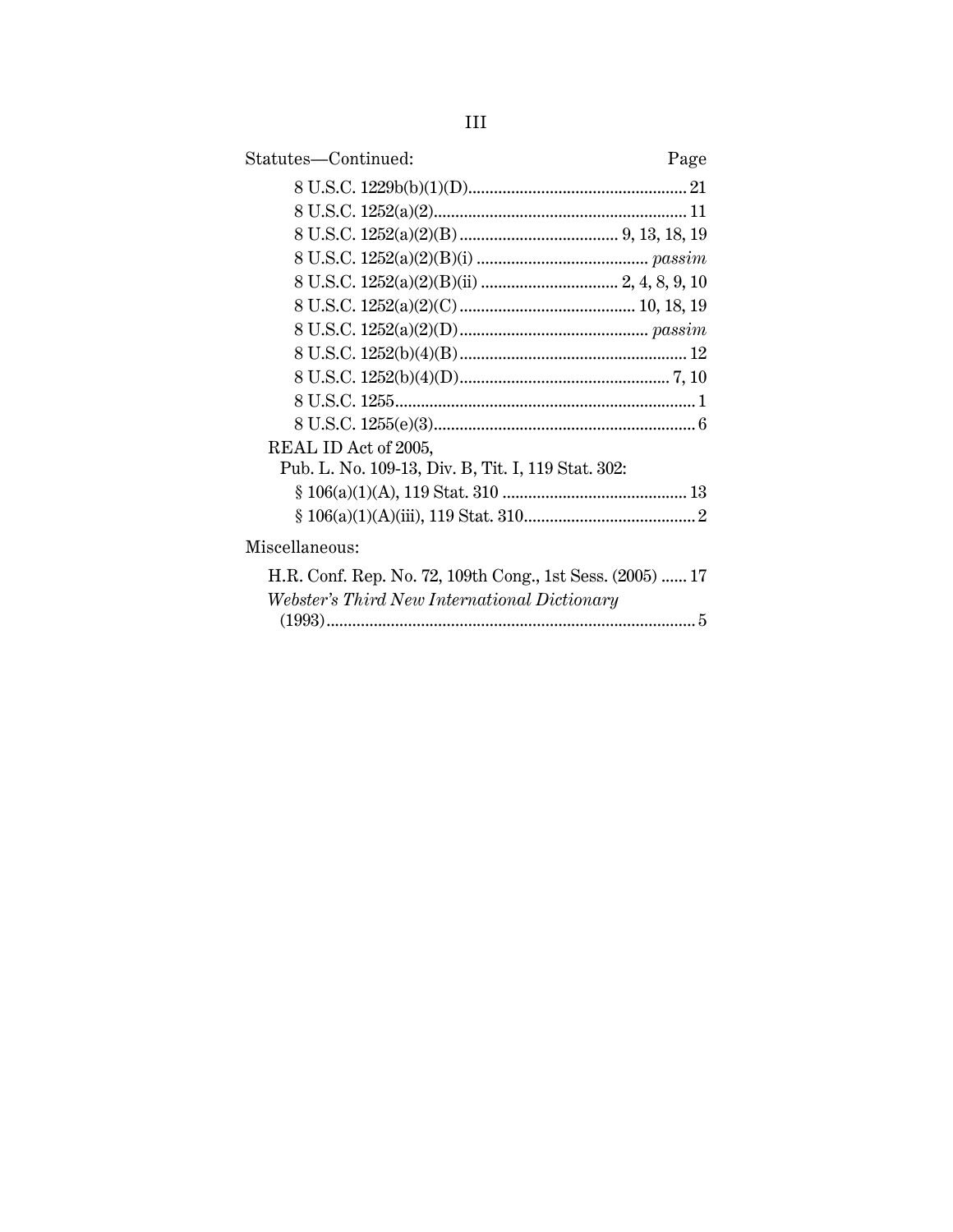# In the Supreme Court of the United States

No. 20-979

PANKAJKUMAR S. PATEL, ET AL., PETITIONERS

*v.*

MERRICK B. GARLAND, ATTORNEY GENERAL

*ON WRIT OF CERTIORARI TO THE UNITED STATES COURT OF APPEALS FOR THE ELEVENTH CIRCUIT*

#### **REPLY BRIEF FOR THE RESPONDENT SUPPORTING PETITIONERS**

Under 8 U.S.C. 1252(a)(2)(B)(i), "no court shall have jurisdiction to review \* \* \* any judgment regarding the granting of relief under" five specified provisions of the Immigration and Nationality Act (INA), 8 U.S.C. 1101 *et seq*. Section 1252(a)(2)(B)(i) precludes review of both the ultimate, discretionary decision to grant or deny relief under one of the specified provisions (here, involving an adjustment of status under 8 U.S.C. 1255), as well as any underlying determinations of a discretionary character. The government's long-established interpretation is supported by the statutory text, context, and history, as well as this Court's precedents and congressional policy. The counterarguments advanced by petitioners and the Court-appointed amicus curiae (amicus) are unavailing.

As to text, the phrase "judgment regarding the granting of relief,"  $8 \text{ U.S.C. } 1252(a)(2)(B)(i)$ , naturally

(1)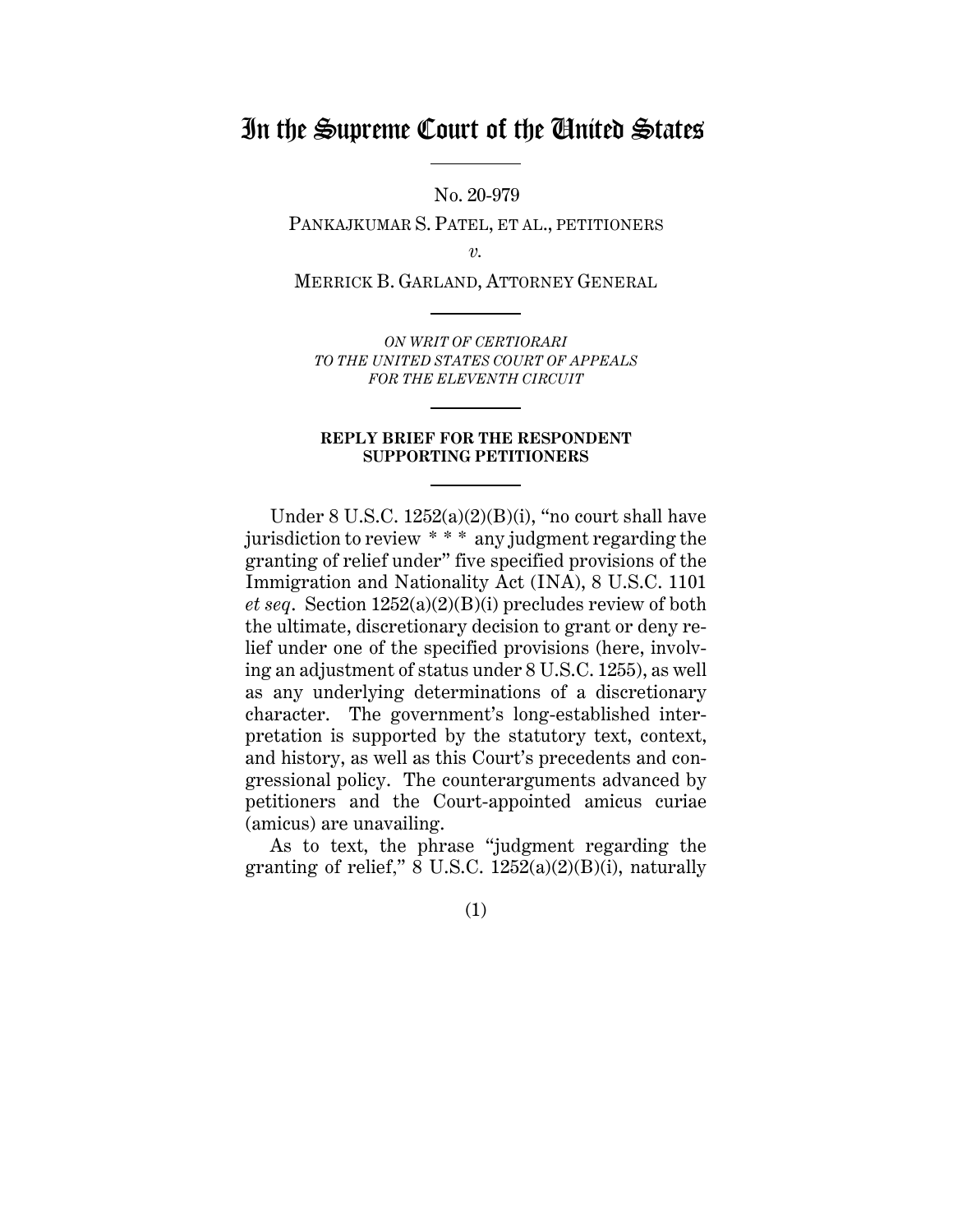refers to discretionary determinations pertaining to the grant or denial of relief. Amicus contends that it refers to the agency's final decision and necessarily subsumes any antecedent eligibility determinations. But had Congress sought to establish a flat ban on review of final judgments, it had a far more straightforward way of doing so: it could have simply barred review of "any judgment granting or denying relief." And petitioners' contrary contention that "judgment" refers only to the ultimate, discretionary decision to grant or deny relief fails for a similar reason, because it cannot be squared with the statute's use of the term "regarding." 8 U.S.C.  $1252(a)(2)(B)(i)$ .

As to context, the INA repeatedly uses the term "judgment" to refer to discretionary decisions. Indeed, amicus does not identify a single instance in which Congress used the term to refer to findings of fact. Moreover, the adjoining clause's reference to "other" "discretion[ary]" decisions,  $8 \text{ U.S.C. } 1252(a)(2)(B)(ii)$ , indicates that Section  $1252(a)(2)(B)(i)$  is similarly limited to discretionary determinations, as this Court recognized in *Kucana* v. *Holder*, 558 U.S. 233, 246-247 (2010). Amicus acknowledges *Kucana* in passing, but does not square her interpretation with it.

As to history, Congress's enactment of the REAL ID Act of 2005, Pub. L. No. 109-13, Div. B, Tit. I,  $§ 106(a)(1)(A)(iii)$ , 119 Stat. 310, ratified a circuit consensus that had adopted the government's interpretation. Amicus barely disputes the virtual unanimity among the courts of appeals, and her argument that Congress did not ratify the government's interpretation because it did not add a provision expressly adopting that interpretation misapplies the doctrine of ratification. Amicus also repeatedly conflates the scope of the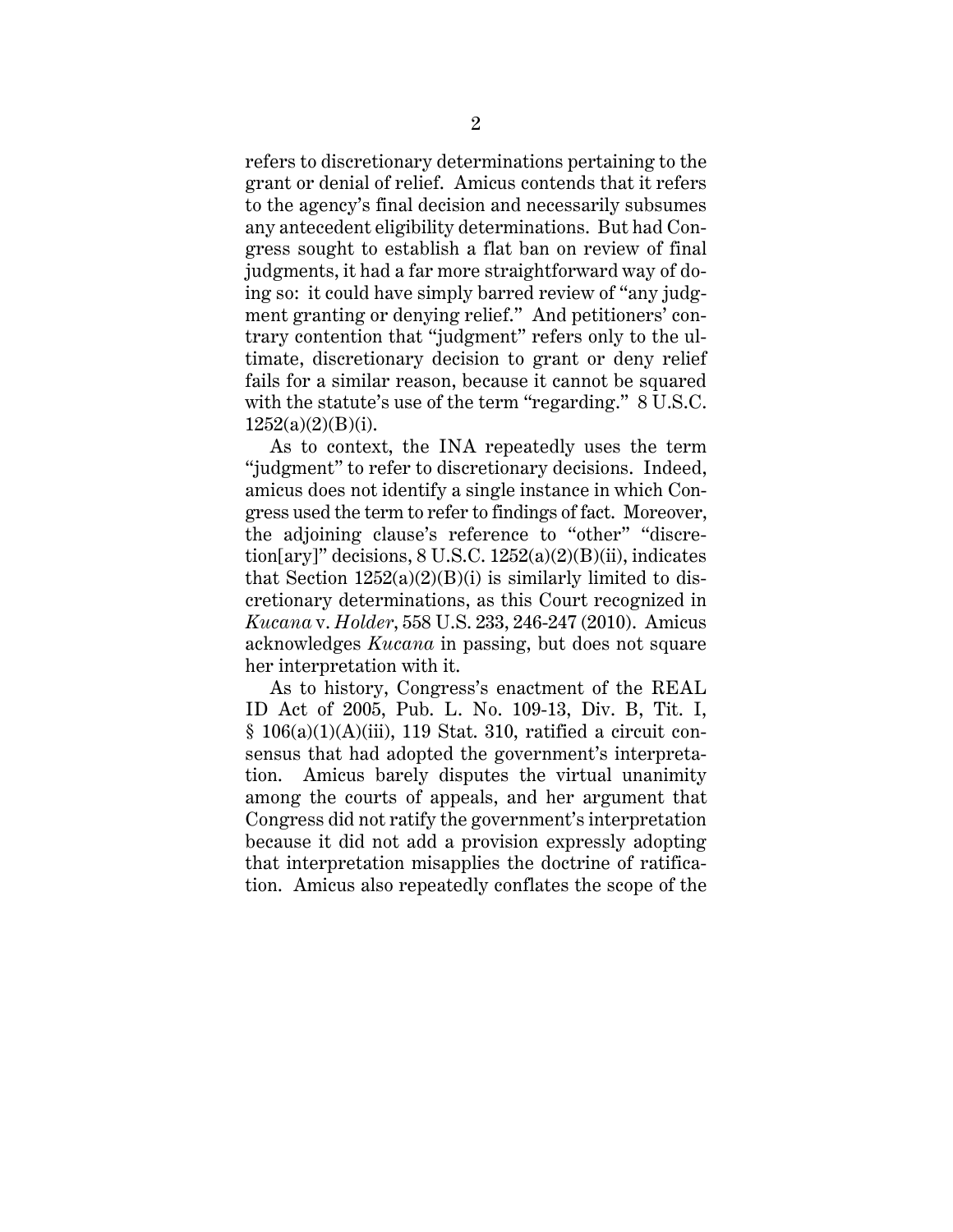bar in subparagraph (B)(i) with that of the exception in subparagraph (D). Petitioners' factual challenge is reviewable because it falls outside the former, not because it falls within the latter.

Finally, the presumption of judicial review supports the government's interpretation. Amicus says that the statute's plain meaning overcomes the presumption. But amicus's interpretation is not the best reading of the text, much less a reading so unambiguous that it overcomes the presumption. The government's interpretation preserves judicial review to the maximum extent possible while still advancing Congress's purpose of protecting the Executive's discretion. Amicus offers no cogent rationale for why Congress would have chosen to bar review of even non-discretionary findings in this context.

### **A. The Text Of Section 1252(a)(2)(B)(i) Permits Review Of Non-Discretionary Determinations**

Section  $1252(a)(2)(B)(i)$  provides that "no court shall" have jurisdiction to review \* \* \* any judgment regarding the granting of relief under section  $***$  1255 of this title." 8 U.S.C.  $1252(a)(2)(B)(i)$ . The term "judgment" refers to decisions that involve subjective and evaluative decision-making. Dictionary definitions contemporaneous with Section  $1252(a)(2)(B)(i)$ 's enactment define "judgment," variously, as an "opinion," "estimate," or "notion." Gov't Br. 17. The statute's plain meaning accordingly bars review of discretionary determinations, but not of non-discretionary ones.

1. Amicus offers no consistent, alternative understanding of the term "judgment." Amicus's frontline position appears to be that Section  $1252(a)(2)(B)(i)$  uses the term "'judgment'" to refer to "'an opinion or decision of a formal authoritative nature,'" and that a bar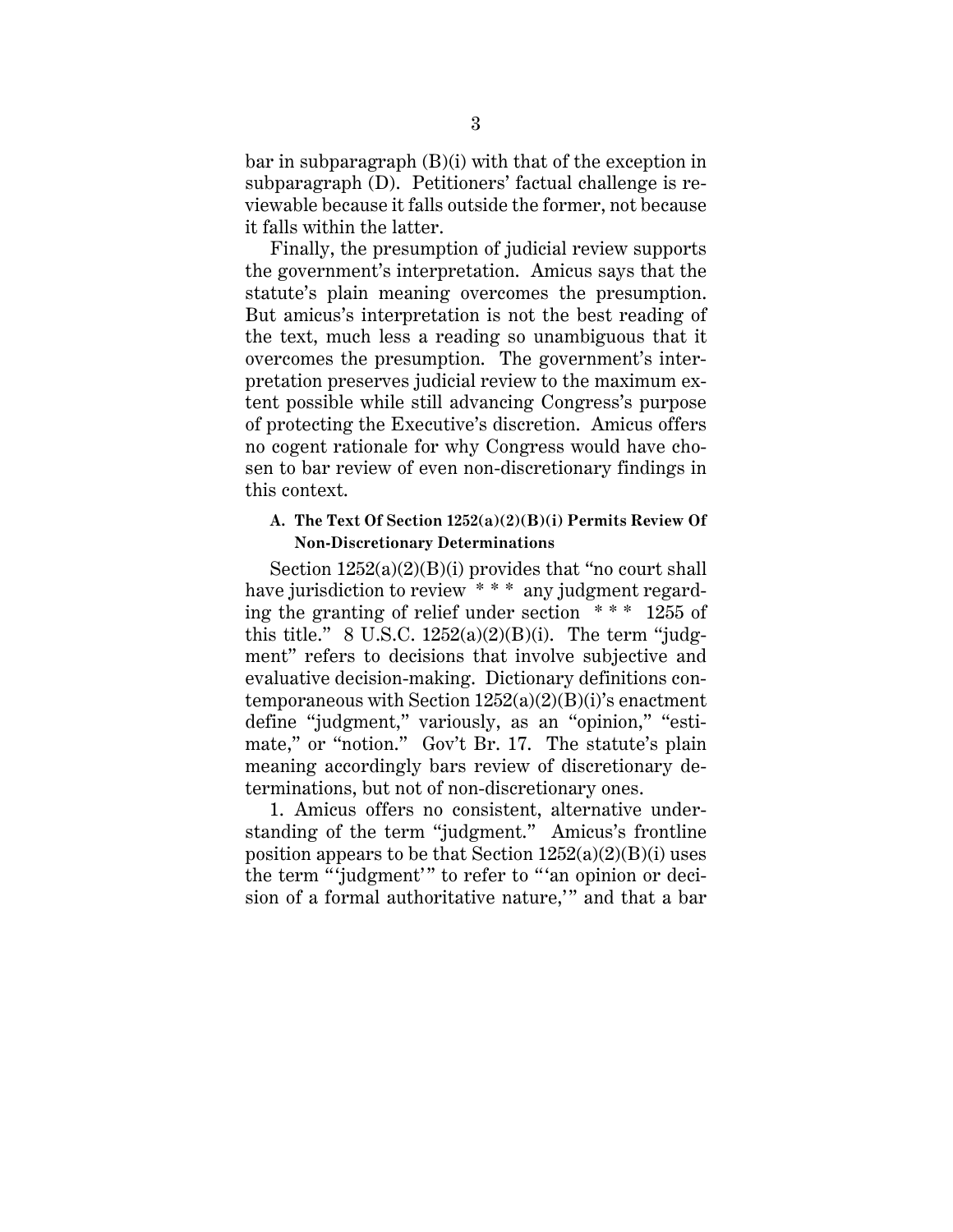on review of formal judgments necessarily "subsumes any and all reasons for the order denying relief." Br. 23 & n.18, 27 (citation omitted); see *id.* at 26 ("The 'judgment' is the denial of discretionary relief. Period.").

That interpretation is not borne out by the statutory text. Had Congress intended to establish a flat ban on review of final judgments, it had a far more straightforward option available: it could have simply barred review of "any judgment granting or denying relief." Cf. 8 U.S.C. 1252(a)(2)(B)(ii) (barring review of discretionary determinations "other than the granting of relief" for asylum). But Congress took a different approach, precluding review of "any judgment *regarding* the granting of relief."  $8 \text{ U.S.C. } 1252(a)(2)(B)(i)$  (emphasis added). That language prohibits review of a particular type of decision (a "judgment") pertaining to the grant or denial of relief. Amicus's frontline position renders the term "regarding" superfluous.

In other places, amicus appears to embrace the court of appeals' interpretation that "judgment" means "any decision," Pet. App. 27a, suggesting that the term "judgment" refers separately to each individual, subsidiary determination and any ultimate determination. See, *e.g.*, Amicus Br. 28 (arguing that "the 'judgment' need not be one that itself grants relief," and "is instead any judgment 'regarding' or relating to whether such relief could be granted"); see also *id.* at 25-26.

That position is no more compelling. It ignores the relevant meaning of the term, which emphasizes evaluative, value-laden decision-making. Amicus responds (Br. 41) that "all judging (and all judgments) will reflect some 'exercise of discernment.'" That blanket assertion overstates the matter, as many factual questions are simple and straightforward. See Pet. App. 49a-50a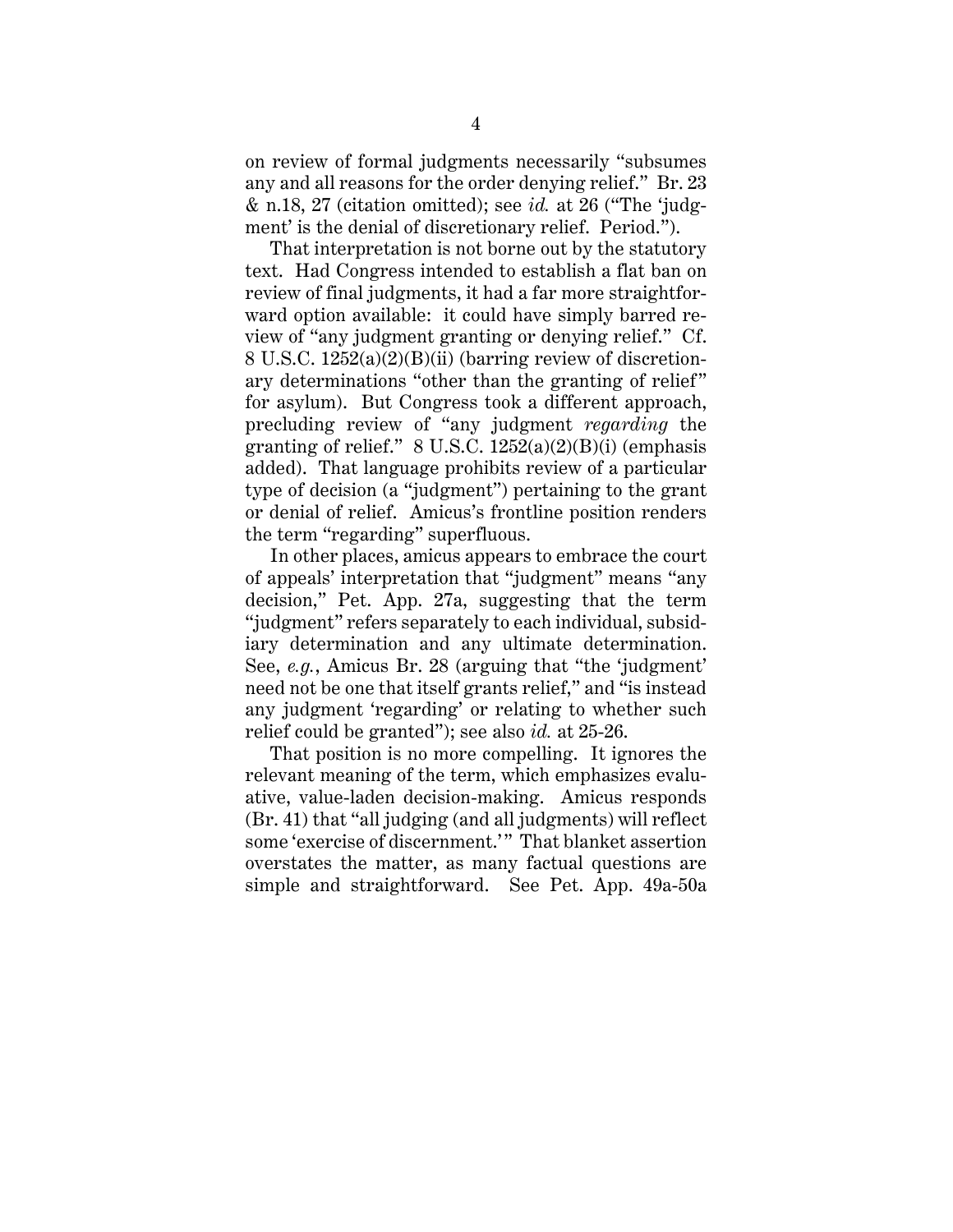(Martin, J., dissenting) (giving the example of a person's age). In any event, amicus's contention again oversimplifies the meaning of the term "judgment," which connotes *subjective* decision-making. See, *e.g.*, *Webster's Third New International Dictionary* 1223 (1993) (defining "judgment" as "the mental or intellectual process of forming an opinion or evaluation by discerning and comparing" and, relatedly, "an opinion or estimate so formed"); see also Gov't Br. 16-17. The government's interpretation does not "read into [the] statute[] words that aren't there," Amicus Br. 41 (citation omitted), but rather correctly interprets the word that is there.

Amicus also stresses (Br. 25, 27) that Section 1252(a)(2)(B)(i) refers to "*any* judgment *regarding* the granting of relief."  $8 \text{ U.S.C. } 1252(a)(2)(B)(i)$  (emphases added). But amicus concedes (Br. 25) that "'[a]ny'" does no more than "expand[] 'judgment' to all judgments." And she acknowledges (Br. 28) that "regarding" merely "conveys that the 'judgment' need not be one that itself grants relief  $\left[ , \right]$ <sup>\*\*\*</sup> and is instead any judgment 'regarding' or relating to whether such relief could be granted." Thus, even on amicus's own account, neither term is capable of expanding the statute's scope to encompass *non*-judgments.

2. For their part, petitioners agree (Br. 20) that " 'judgment' most naturally describes decisions that involve the weighing or balancing of factors by the decisionmaker." But that definition offers no support for petitioners' further attempt to limit the term to the ultimate decision to grant or deny relief. See *ibid.* Although petitioners identify various subsidiary determinations that are non-discretionary in character (such as whether a noncitizen paid an application fee, see *id.* at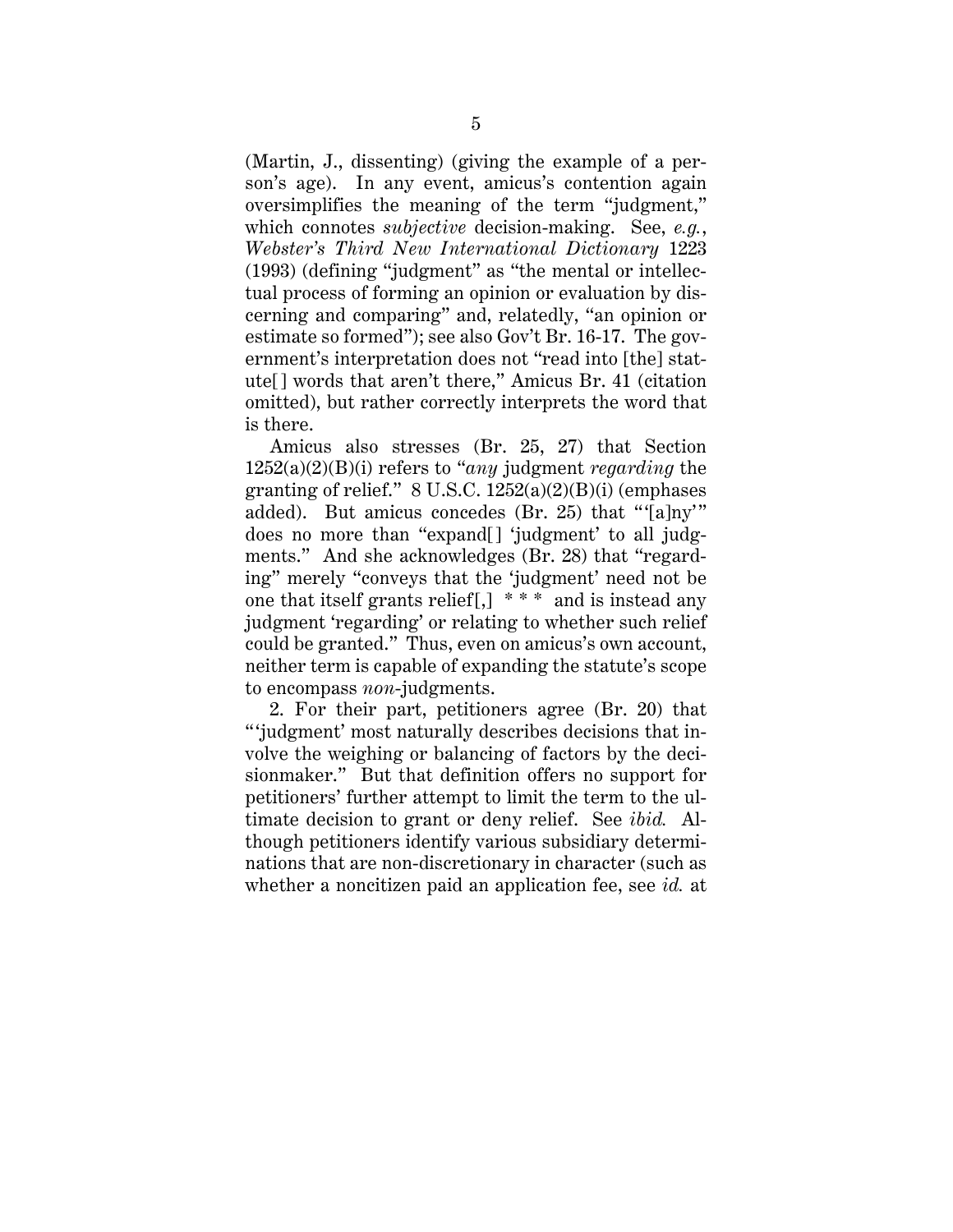21), other subsidiary determinations underlying certain forms of discretionary relief indisputably require the "weighing or balancing of factors," *id.* at 20, by the adjudicator (such as whether a "marriage was entered into in good faith,"  $8 \text{ U.S.C. } 1255(e)(3)$ ). In short, petitioners' understanding of the term "judgment" supports the government's construction, not petitioners'.

Petitioners also attempt to derive support from the broader phrase "any judgment *regarding the granting of relief*." 8 U.S.C. 1252(a)(2)(B)(i) (emphasis added). They contend that this language "bars review of the Executive's discretionary judgment whether to 'grant[] . . . relief'—not of threshold eligibility rulings that are gateways to that discretionary judgment." Pet. Br. 23 (brackets in original). But the statute is *not* limited to judgments "whether" to grant relief. "Whether" is not a synonym for "regarding." "Regarding" expands the scope of the review bar beyond the Executive's ultimate, discretionary decision to grant or deny relief. See *Lamar, Archer & Cofrin, LLP* v. *Appling*, 138 S. Ct. 1752, 1760 (2018) (noting that "'respecting'  $***$  generally has a broadening effect, ensuring that the scope of a provision covers not only its subject but also matters relating to that subject"); see also Gov't Br. 19-20. Petitioners contend, without explanation, that the government's interpretation renders the phrase "regarding the granting of relief," 8 U.S.C.  $1252(a)(2)(B)(i)$ , "pure surplusage," Pet. Br. 34. But that phrase serves the obvious function of defining *which* judgments are insulated from review and rebutting any inference that the provision is limited to the ultimate decision to grant or deny relief, rather than any judgment pertaining to that decision.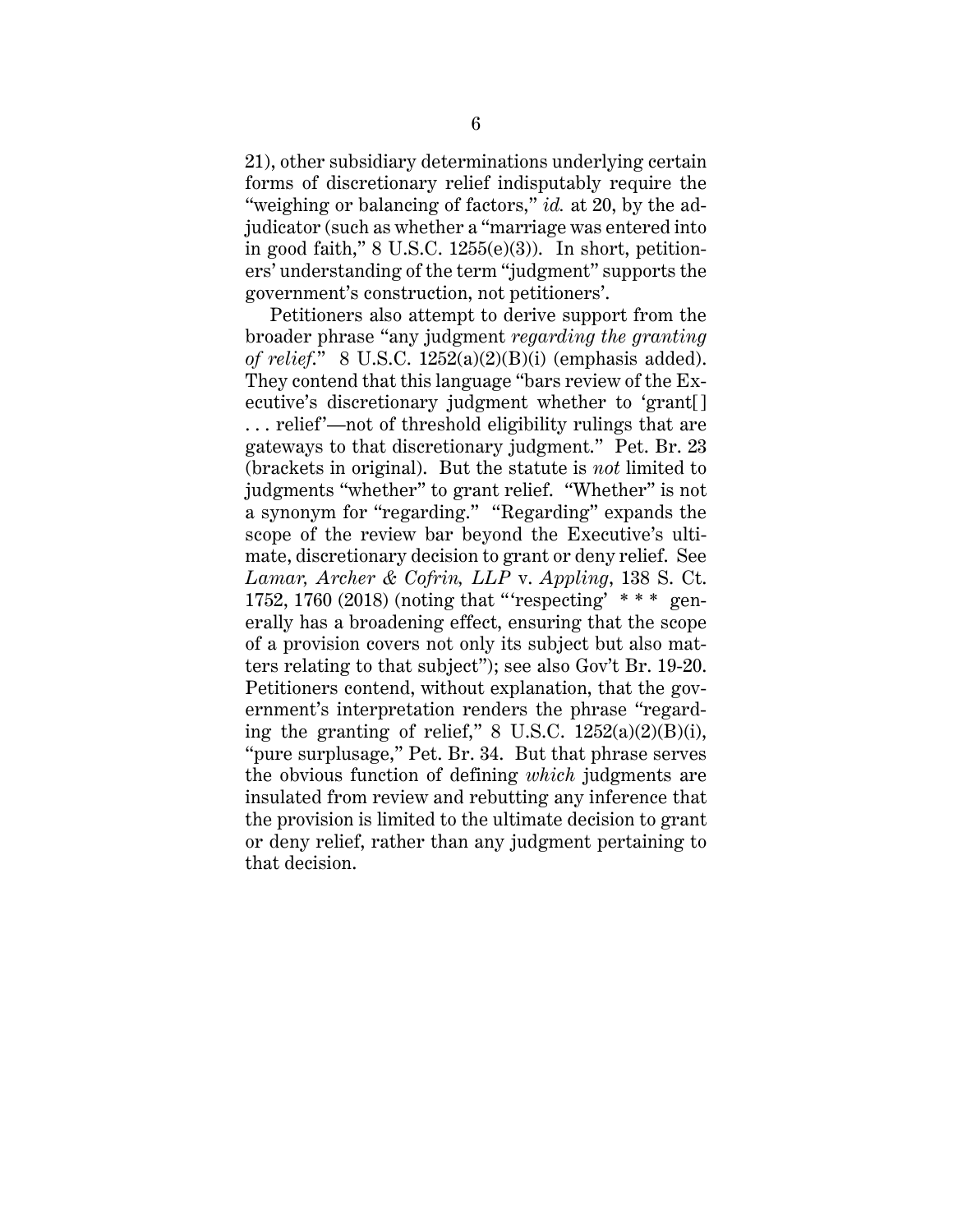### **B. Statutory Structure And Context Support The Government's Interpretation**

Several aspects of the statutory structure and context confirm that Section  $1252(a)(2)(B)(i)$  precludes review of discretionary determinations, but not of nondiscretionary determinations, including findings of fact. Amicus's attempts to diminish the force of those contextual cues are unpersuasive.

1. When the INA uses the term "judgment" to specify a determination of the relevant official, it consistently refers to determinations of a discretionary nature. See Gov't Br. 20 (citing provisions). Amicus does not identify a single instance in the INA where "judgment" refers to findings of fact. Instead, amicus notes that the statute sometimes uses the phrase "discretionary judgment," and she argues that its failure to do so here is significant. Br. 47 & n.40 (citation omitted). But the statute elsewhere employs the unadorned term "judgment" to refer to discretionary determinations. See, *e.g.*, 8 U.S.C. 1103(a)(7). And the examples that amicus identifies likely represent nothing more than "belt and suspenders" drafting. *Facebook, Inc.* v. *Duguid*, 141 S. Ct. 1163, 1172 n.7 (2021) (citation omitted). Section  $1252(b)(4)(D)$ , for instance, provides that the Executive's "discretionary judgment whether to grant relief under section 1158(a) of this title shall be conclusive unless manifestly contrary to the law and an abuse of discretion." 8 U.S.C. 1252(b)(4)(D). Because Section 1158 explicitly vests asylum decisions in the Executive's discretion, see 8 U.S.C.  $1158(b)(1)(A)$  (providing that the Executive "may grant asylum"), Section  $1252(b)(4)(D)$ could have simply referred to the Executive's "judgment" without any difference in meaning.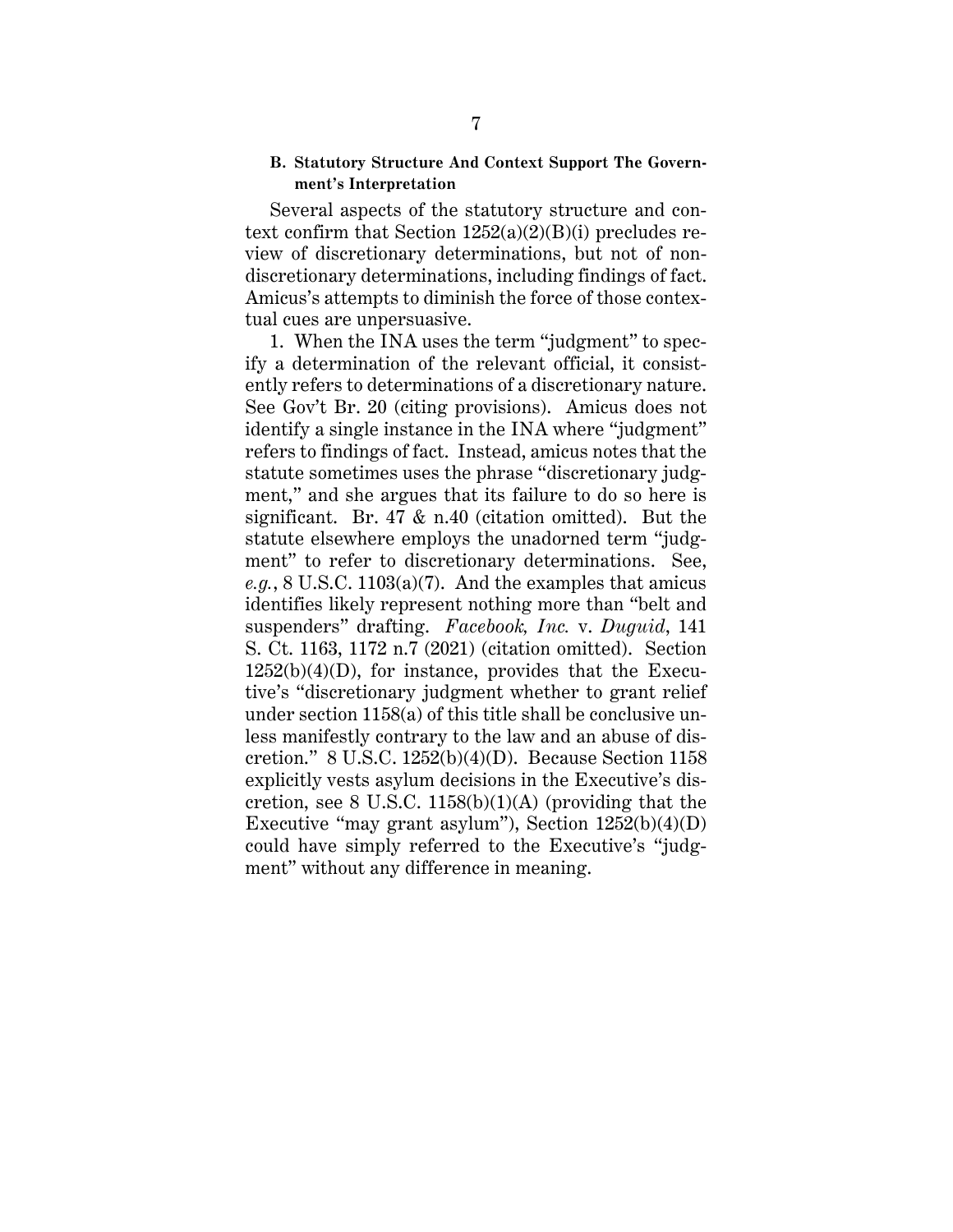2. Section  $1252(a)(2)(B)(i)$ 's neighboring clause bars review of "any *other* decision or action \* \* \* *in the discretion*" of the Executive, 8 U.S.C. 1252(a)(2)(B)(ii) (emphases added), thereby signaling that the preceding clause is similarly limited to determinations that are discretionary in character. Amicus responds (Br. 43) that, given the "grammatical structure" of the two clauses, "[i]t is completely unnatural to read that buried phrase, 'in the discretion,' to also modify and thereby limit what 'judgment' is barred here." Invoking the last-antecedent rule, she contends (Br. 44) that "[t]he 'in the discretion' language of (B)(ii) limits only the 'decision or action' barred by (B)(ii)."

Amicus's grammatical arguments miss the point. Regardless of whether the modifiers in clause (ii) apply to clause (i) as a matter of syntax, the context "suggests that," in both clauses, "Congress had in mind decisions of the same genre, *i. e.*, those made discretionary by legislation." *Kucana*, 558 U.S. at 246-247. More broadly, that observation in *Kucana* is consistent with the routine recognition that the word "other" before a final list item (as in clause (ii)) signifies the presence of a catchall clause that shares the defining characteristics of the preceding list items. In *Paroline* v. *United States*, 572 U.S. 434 (2014), for example, the Court construed a statute "enumerat[ing] six categories of covered losses," including "a final catchall category for 'any *other* losses suffered by the victim as a proximate result of the offense.'" *Id.* at 446 (emphasis added; citation omitted). In applying a proximate-cause requirement to all six categories, the Court reasoned that the final "category is most naturally understood as a summary of the type of losses covered" and that it is a " 'familiar canon of statutory construction that [catchall] clauses are to be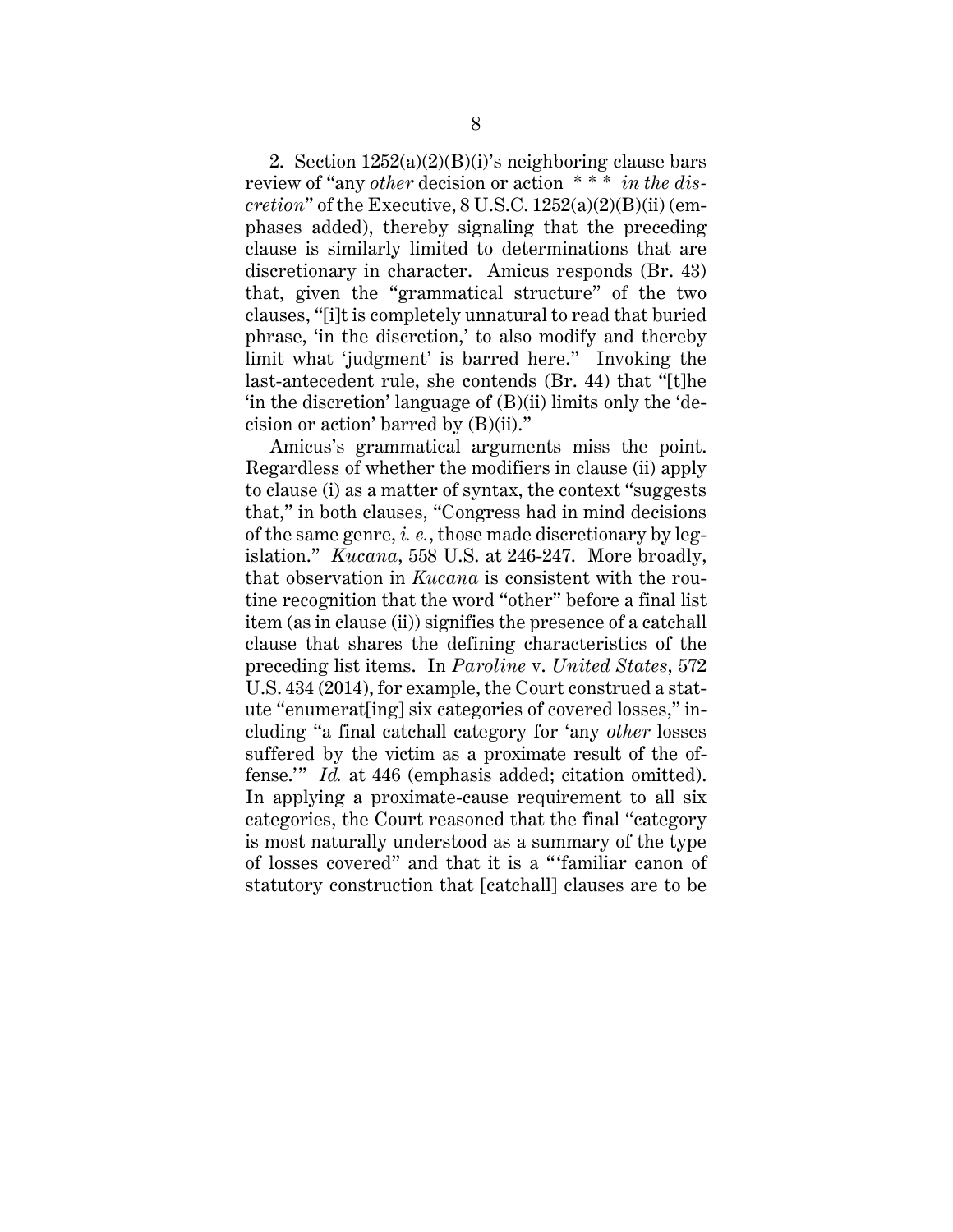read as bringing within a statute categories similar in type to those specifically enumerated." *Id.* at 447 (quoting *Federal Maritime Comm'n* v. *Seatrain Lines, Inc.*, 411 U.S. 726, 734 (1973)) (brackets in original). Other cases recognize the same principle. See, *e.g.*, *United States* v. *Standard Brewery, Inc.*, 251 U.S. 210, 218 (1920). Although amicus acknowledges *Kucana* in passing (Br. 43, 45), she does not square her interpretation with its understanding of how Section  $1252(a)(2)(B)$ 's two clauses relate to each other or with that body of precedent.

Instead, amicus responds (Br. 44) that treating clause (ii) as a catchall would render clause (i) superfluous. But Congress may have wished to identify specifically the determinations that it was most concerned should be insulated from judicial review. See *Reno* v. *American-Arab Anti-Discrimination Comm.*, 525 U.S. 471, 483 (1999) (reasoning that "§ 1252(g) as we interpret it serves the \* \* \* function of making it clear that those specified decisions and actions \* \* \* are covered by the 'zipper' clause of  $\S 1252(b)(9)$ " (emphasis omitted). The Court made precisely that point in *Paroline*, rejecting a similar surplusage argument as "unpersuasive" and reasoning that "[t]he first five categories provide guidance to district courts as to the specific types of losses Congress thought would often be the proximate result of [an] offense and could as a general matter be included in an award of restitution." 572 U.S. at 448. Nor was *Paroline* an outlier: delineating a category by enumerating salient members of that category and then adding a residual clause is common in statutory drafting. See Gov't Br. 24. Amicus is also incorrect in accusing (Br. 45) the government of reading the two clauses to cover "'the same' decisions." Clause (i) covers judg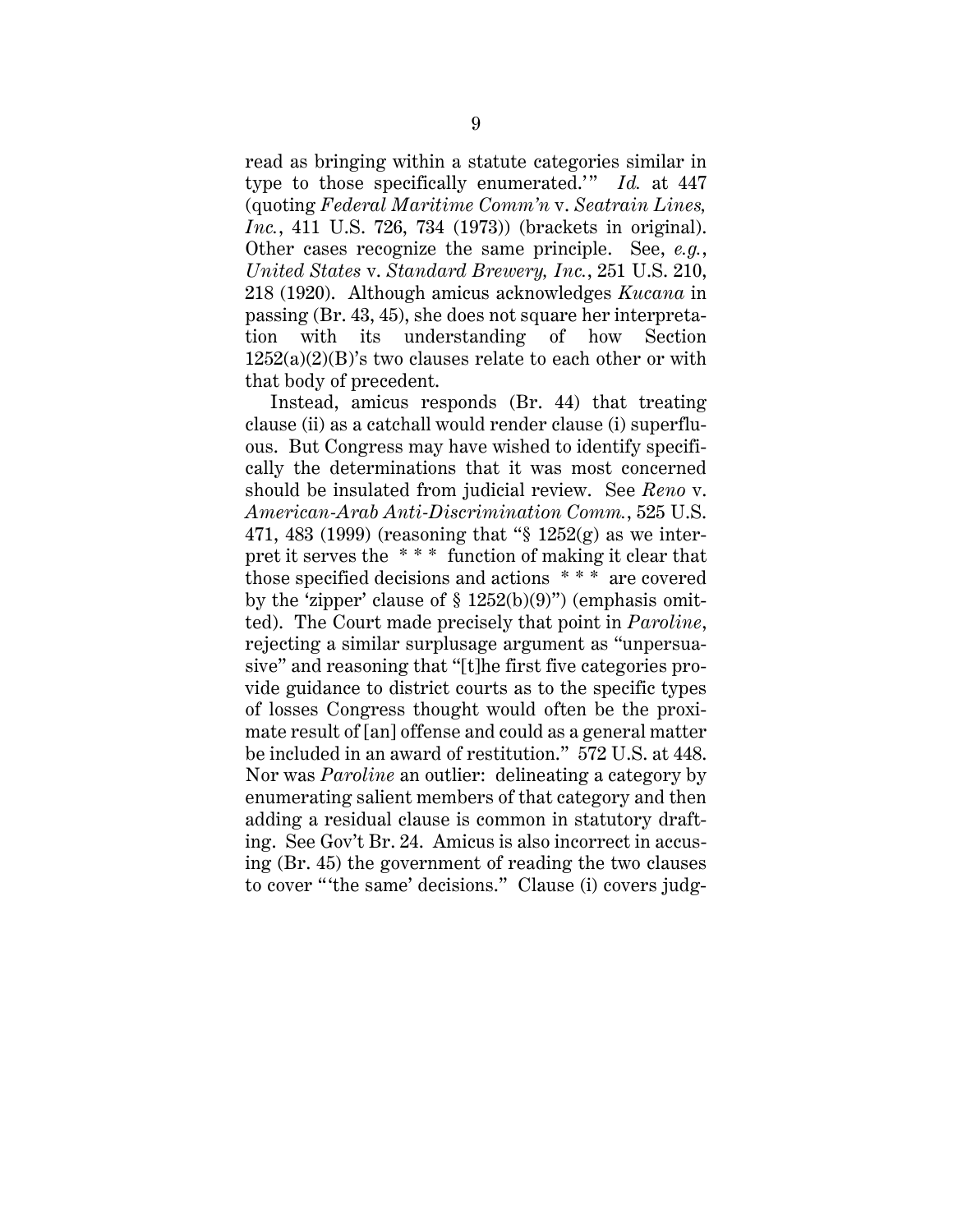ments pertaining to the listed forms of relief, and clause (ii) covers "other" decisions or actions of the "same" genre." *Kucana*, 558 U.S. at 246.

Petitioners acknowledge (Br. 26) that clause (ii) supports limiting clause (i) to discretionary determinations. But they contend that the former's exception for "the granting of relief under section 1158(a)," 8 U.S.C.  $1252(a)(2)(B)(ii)$ , confirms their reading of clause (i) because the exception encompasses "only the second-step decision whether to grant asylum in the exercise of discretion," Pet. Br. 29 (emphases omitted). But even assuming petitioners' interpretation of the scope of the asylum exception is correct, that example helps the government, not petitioners. The asylum exception omits the term "regarding," thus confirming that Section  $1252(a)(2)(B)(i)$ , unlike the asylum exception, extends beyond the ultimate decision to grant or deny relief. See also 8 U.S.C. 1252(b)(4)(D) (providing that "the Attorney General's discretionary judgment *whether to grant relief* under section 1158(a) of this title shall be conclusive unless manifestly contrary to the law and an abuse of discretion") (emphasis added).

3. Nearby subparagraphs prove that Congress knew how to preclude review of all aspects of a decision when that was its intent—and that it did not do so in Section 1252(a)(2)(B)(i). See, *e.g.*, 8 U.S.C. 1252(a)(2)(C) (barring review of "any final order of removal against an alien who is removable by reason of having committed" certain criminal offenses); see also Gov't Br. 25. Amicus contends (Br. 46) that those provisions "do not 'flatly bar all claims'" because the statute "list[s] exceptions" to them, but that simply proves the government's point: the express exceptions are necessary precisely because the provisions, on their face, flatly bar all claims.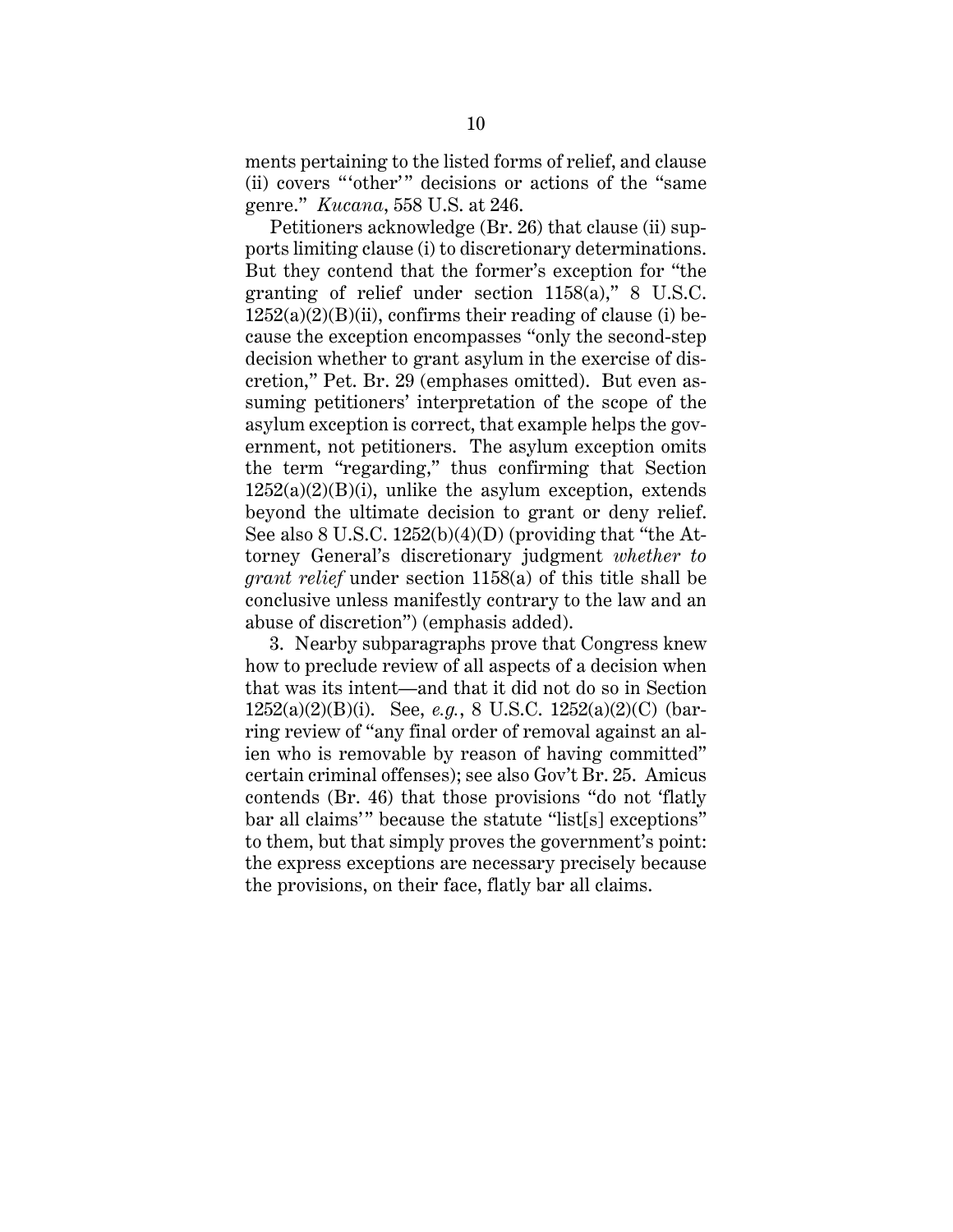4. Lastly, the decision below produces inequitable outcomes by barring review of a particular issue when it arises in the discretionary-relief context but permitting review of the same issue when it arises in the removal context. See Gov't Br. 25-26. Amicus does not dispute that the decision has that effect or attempt to explain why Congress might have intended it. She instead counters (Br. 52) that the court of appeals' interpretation reflects "the plain meaning of the statute." That misunderstands the government's argument, which is not that inequitable outcomes justify any departure from the statute's "plain meaning," but rather that they suggest the court of appeals misapprehended that meaning. "[N]othing is better settled than that statutes should receive a sensible construction," *In re Chapman*, 166 U.S. 661, 667 (1897), and this Court regularly considers the "anomalies which result from [a] construction" when interpreting statutory text, *United States* v. *X-Citement Video, Inc.*, 513 U.S. 64, 68-69 (1994). The same approach is appropriate here.

### **C. Statutory History Supports The Government's Interpretation**

The statutory history of Section 1252(a)(2) confirms that it permits review of non-discretionary determinations. Amicus's effort to refute the historical record is unavailing, and both amicus's and petitioners' affirmative historical arguments lack merit.

1. Amicus discusses at length the state of judicial review preceding the enactment of the Illegal Immigration Reform and Immigrant Responsibility Act of 1996 (IIRIRA), Pub. L. No. 104-208, Div. C, 110 Stat. 3009-546, see Amicus Br. 4-7, 36-38, but she does not explain how that history informs the meaning of Section  $1252(a)(2)(B)(i)$ . She observes (Br. 36) that "[d]uring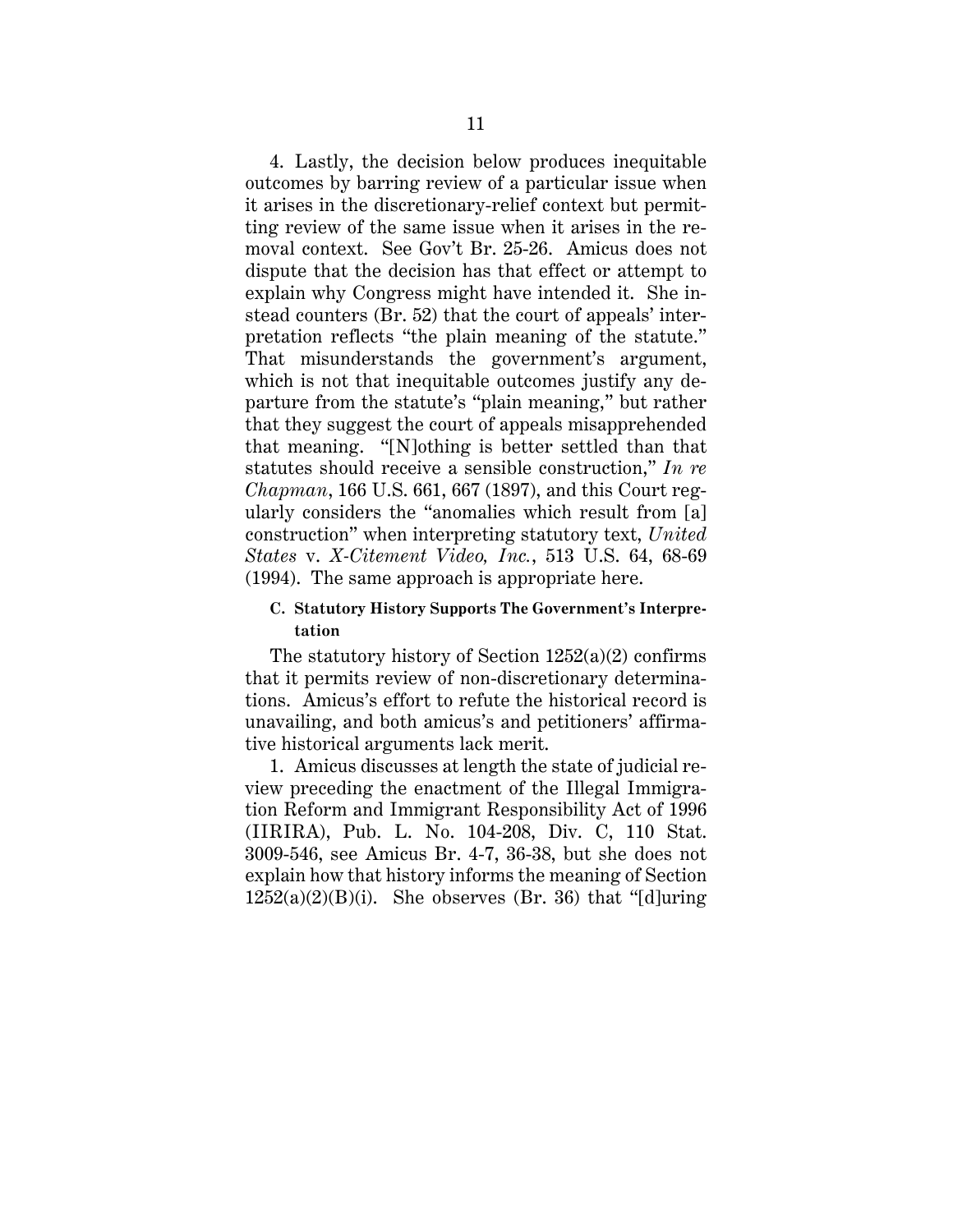the finality era in the 19th and early 20th centuries, factual determinations were largely unreviewable." She does not, however, cite anything to suggest that the Congress that enacted IIRIRA intended to resuscitate limitations on review that had lapsed many decades earlier.

Nor does amicus dispute that the regime in place immediately before IIRIRA permitted limited review of fact questions. See Amicus Br. 36; see also Gov't Br. 27- 28. She notes (Br. 38) that the pre-IIRIRA regime permitted such review only under a deferential standard, but that observation is fully consistent with the government's position. The government agrees that factual questions (like the one at issue in this case) are subject only to deferential judicial review. See Gov't Br. 28; 8 U.S.C. 1252(b)(4)(B) (providing that "administrative findings of fact are conclusive unless any reasonable adjudicator would be compelled to conclude to the contrary"). It is the court of appeals' interpretation, not the government's, that upsets the historical norm by insulating factual determinations from *any* review.

Petitioners, for their part, invoke the purportedly "longstanding 'distinction between eligibility for discretionary relief, on the one hand, and the favorable exercise of discretion, on the other hand.'" Br. 28 (quoting *INS* v. *St. Cyr*, 533 U.S. 289, 307 (2001)); see *id.* at 6 (citing cases). With respect to the question presented here, however, the decisions that petitioners cite do not reflect a consistent relationship between that distinction and the scope of judicial review. See, *e.g.*, *Foti* v. *INS*, 375 U.S. 217, 229 n.15 (1963) (noting that even "denial of suspension of deportation as a discretionary matter is reviewable \* \* \* for arbitrariness and abuse of discretion"). And petitioners point to nothing that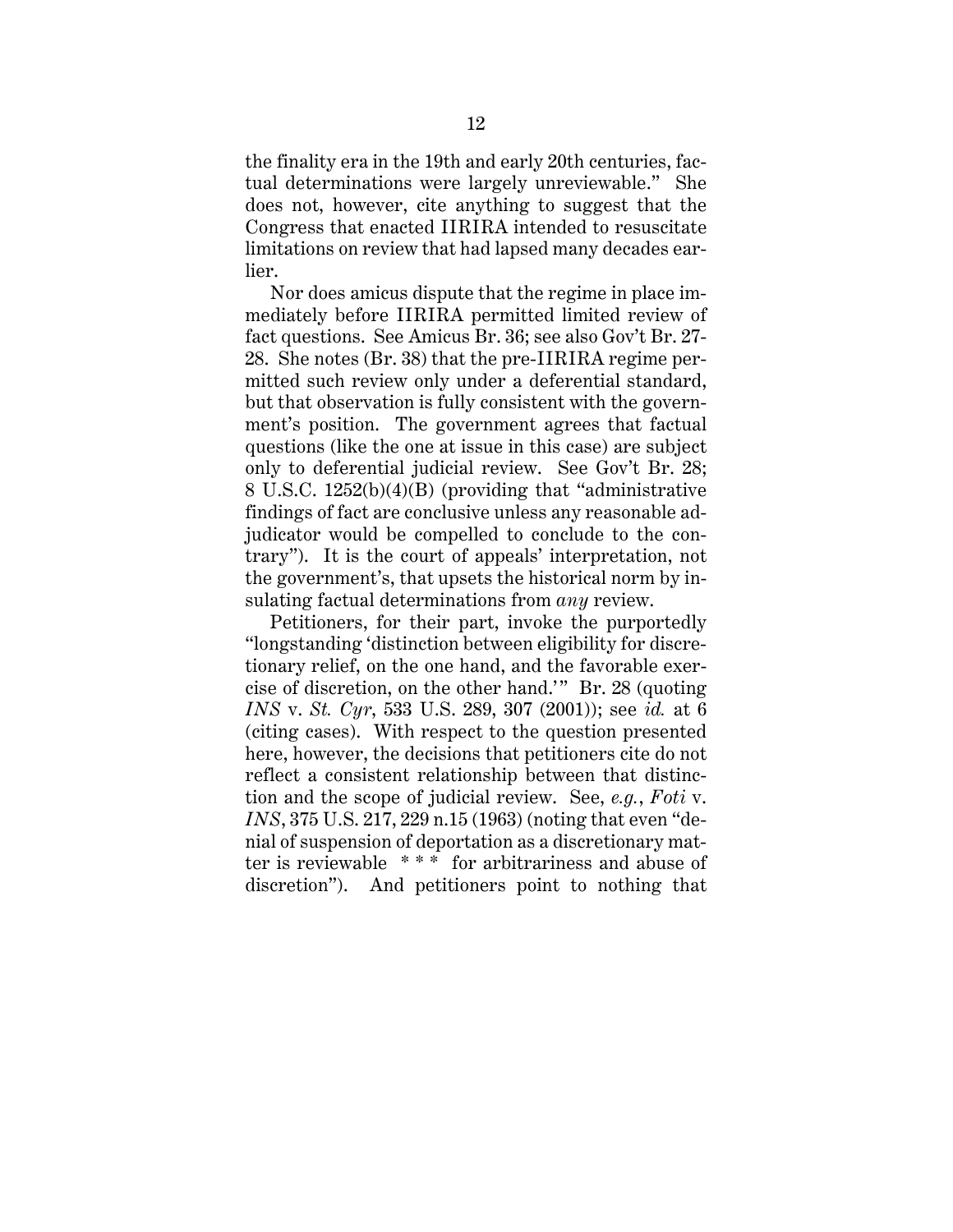might suggest Congress intended to incorporate that distinction into Section 1252(a)(2)(B)(i).

2. In 1996, Congress enacted Section  $1252(a)(2)(B)(i)$ as part of IIRIRA. See § 306(a)(2), 110 Stat. 3009-607 to 3009-612. Amicus notes that "IIRIRA's transitional judicial review rules barred 'any *discretionary* decision under' the enumerated statutes," and she contrasts that with Section  $1252(a)(2)(B)(i)$ 's use of "judgment" without modification. Br. 47 (quoting IIRIRA  $\S 309(c)(4)(E)$ , 110 Stat. 3009-626); 8 U.S.C. 1252(a)(2)(B)(i). In amicus's view, the transitional rule covered an altogether different type of agency decision than does the final rule. The textual difference that she identifies is insufficient to support such a counterintuitive result. The more natural inference is that the reference to a "judgment" or "any other decision or action \* \* \* specified" to be in the Executive's "discretion," 8 U.S.C. 1252(a)(2)(B), encompasses the same type of decision as the transitional rule's reference to "discretionary decision," IIRIRA § 309(c)(4)(E), 110 Stat. 3009-626.

3. Within five years of IIRIRA's enactment, this Court, applying the canon of constitutional avoidance, construed separate limitations on judicial review in IIRIRA to permit habeas review of questions of law underlying a denial of discretionary relief. *St. Cyr*, 533 U.S. at 314. After that decision, nearly all courts of appeals to address the scope of Section  $1252(a)(2)(B)(i)$ concluded that it barred review of discretionary, but not of non-discretionary, determinations. See Gov't Br. 31 (citing cases). In 2005, Congress enacted the REAL ID Act, which amended Section  $1252(a)(2)(B)$ —while leaving the term "judgment" intact—and added Section 1252(a)(2)(D). See § 106(a)(1)(A), 119 Stat. 310. The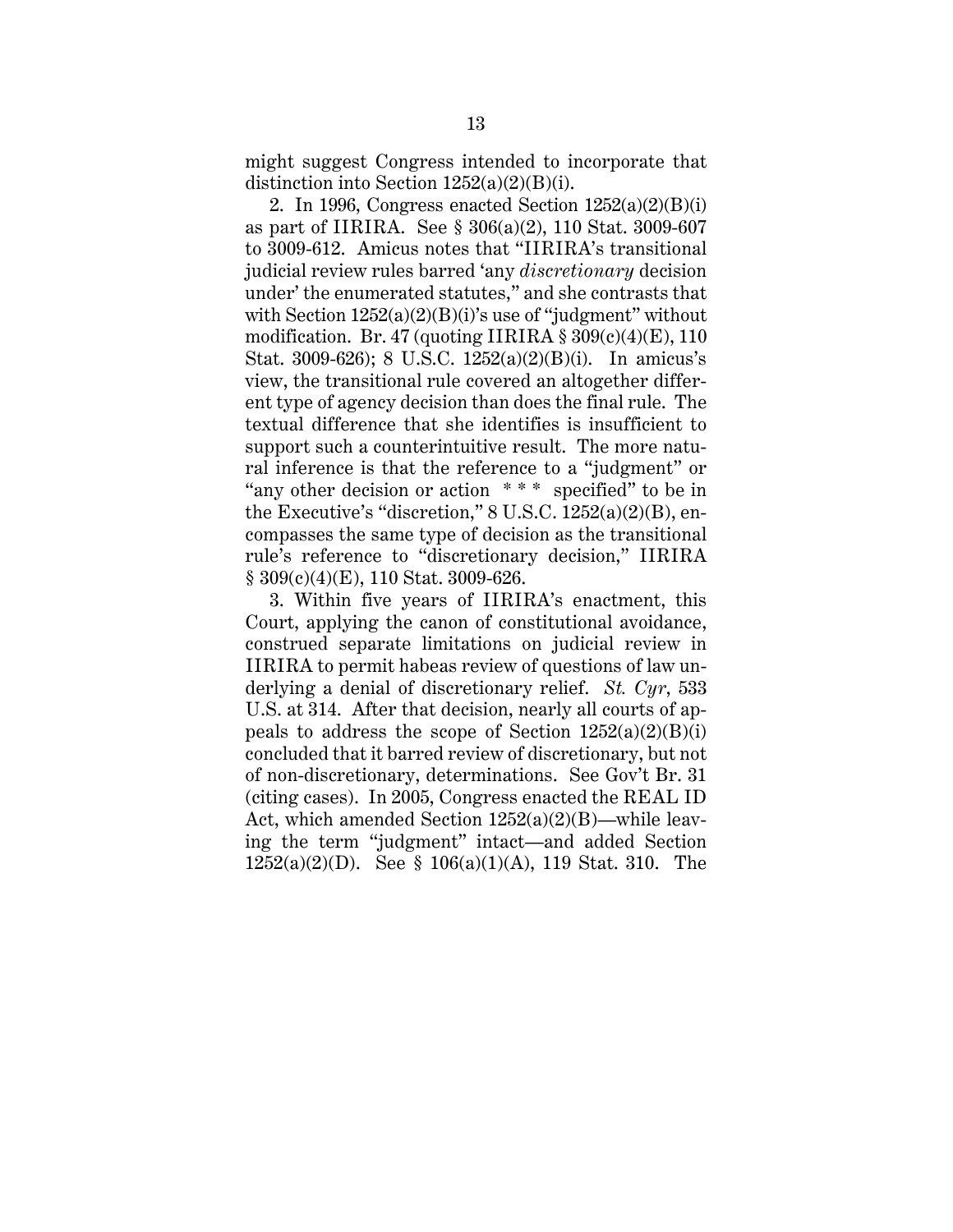REAL ID Act thus ratified the prevailing interpretation of Section  $1252(a)(2)(B)(i)$ . See Gov't Br. 33-34.

Amicus's counterarguments are unpersuasive. She makes virtually no effort to contest the pre-REAL ID Act circuit consensus favoring the government's interpretation. She points to one case that had purportedly "rejected the 'discretionary' / 'non-discretionary' dichotomy," Br. 51 n.41, but that case is from the Seventh Circuit—an outlier circuit that the government acknowledged had mixed precedent, see Gov't Br. 31. She also quibbles with various decisions cited in the government's brief, arguing, for example, that some of them "relied on cases interpreting the transitional rules." Br. 33 n.32. But she does not explain why that is a problem—after all, amicus herself repeatedly invokes the transitional rules as relevant context for ascertaining the meaning of Section  $1252(a)(2)(B)(i)$ . See, *e.g.*, *id.* at 47-48; see also p. 13, *supra* (discussing proper interpretive inference to be drawn from transitional rules).

Moreover, amicus's contention (Br. 34, 51) that Section  $1252(a)(2)(B)(i)$  prohibited all challenges to denials of discretionary relief, legal and factual, before the 2005 addition of subparagraph (D), suggests that the provision was unconstitutional for nearly a decade before the REAL ID Act ameliorated the concerns identified in *St. Cyr*. The courts of appeals sensibly avoided that outcome by limiting Section  $1252(a)(2)(B)(i)$  to discretionary determinations, thereby preserving an outlet for judicial review of questions of law without disrupting Congress's overarching effort to consolidate review in the courts of appeals. See *St. Cyr*, 533 U.S. at 328, 334-335 (Scalia, J., dissenting). Although any constitutional concerns have now been cured by Section 1252(a)(2)(D),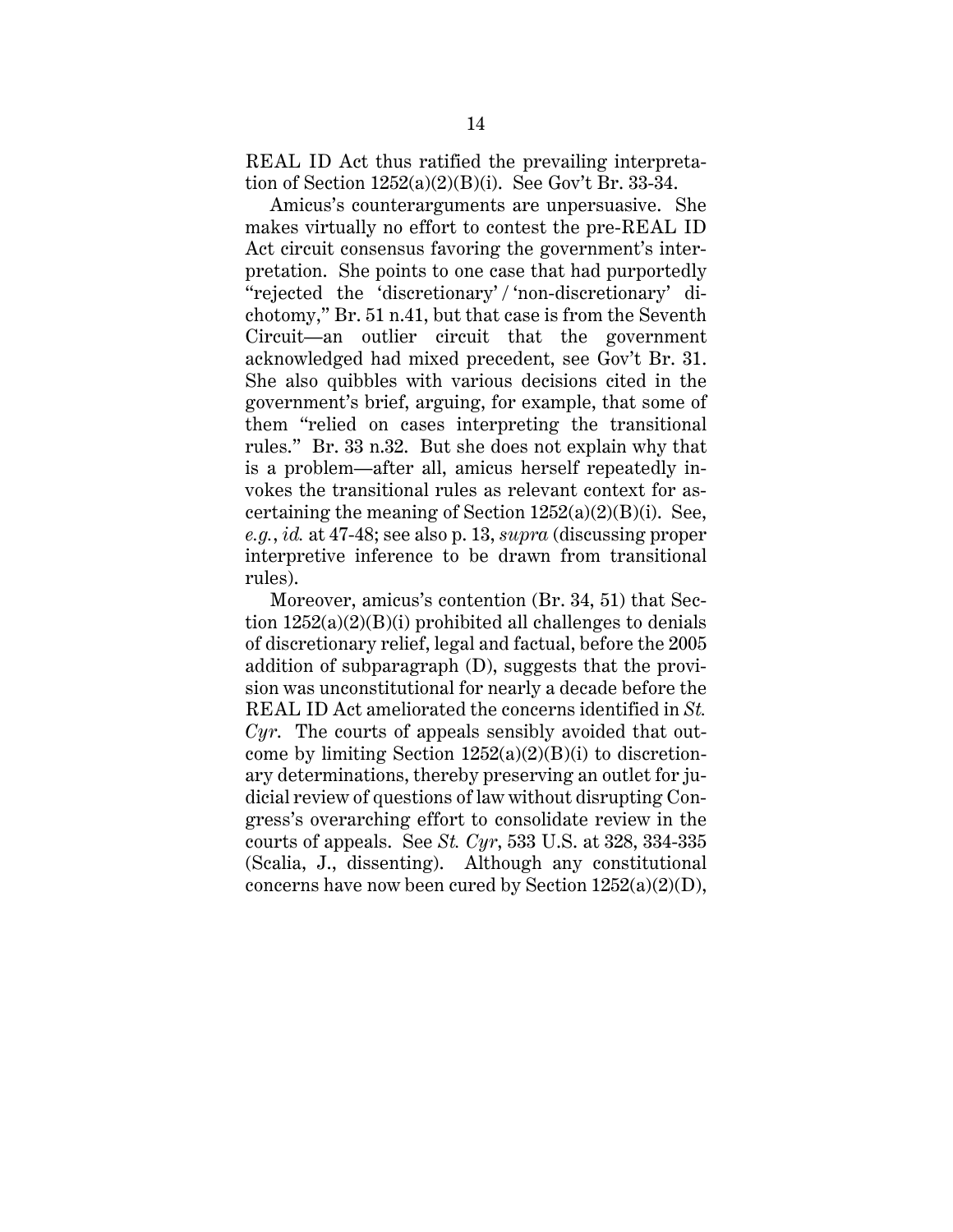this Court should reject an interpretation under which Section  $1252(a)(2)(B)(i)$  was arguably unconstitutional for a substantial period of its existence.

Amicus also resists ratification on the ground that "Congress did not codify the 'discretionary' / 'nondiscretionary' dichotomy in 2005," but instead "carved out only 'constitutional claims or questions of law.'" Br. 51 (citation omitted). That is not how the doctrine of ratification works. Congress did not literally and expressly endorse the circuit consensus by codifying it in the REAL ID Act, and the government does not contend as much. Rather, Congress signaled its agreement with that consensus by amending the relevant provision without changing the language that the courts of appeals had construed. This Court has endorsed inferences of ratification in analogous circumstances. See, *e.g.*, *Texas Dep't of Hous. & Cmty. Affairs* v. *Inclusive Cmtys. Project, Inc.*, 576 U.S. 519, 536 (2015) ("Congress' decision in 1988 to amend the FHA while still adhering to the operative language in §§ 804(a) and 805(a) is convincing support for the conclusion that Congress accepted and ratified the unanimous holdings of the Courts of Appeals finding disparate-impact liability."); see also Gov't Br. 33. And although the Court declined to rely on a ratification theory in *BP P.L.C.* v. *Mayor & City Council of Baltimore*, 141 S. Ct. 1532 (2021) (cited at Amicus Br. 51-52), the lower-court decisions there were "contrary" to the "text and structure of the statute," which this Court found to be "clear." *BP P.L.C.*, 141 S. Ct. at 1541 (citations omitted).

Nor did the enactment of Section  $1252(a)(2)(D)$  reflect congressional disapproval of the then-prevailing circuit consensus. See Amicus Br. 51. There is nothing in the statutory or legislative history indicating that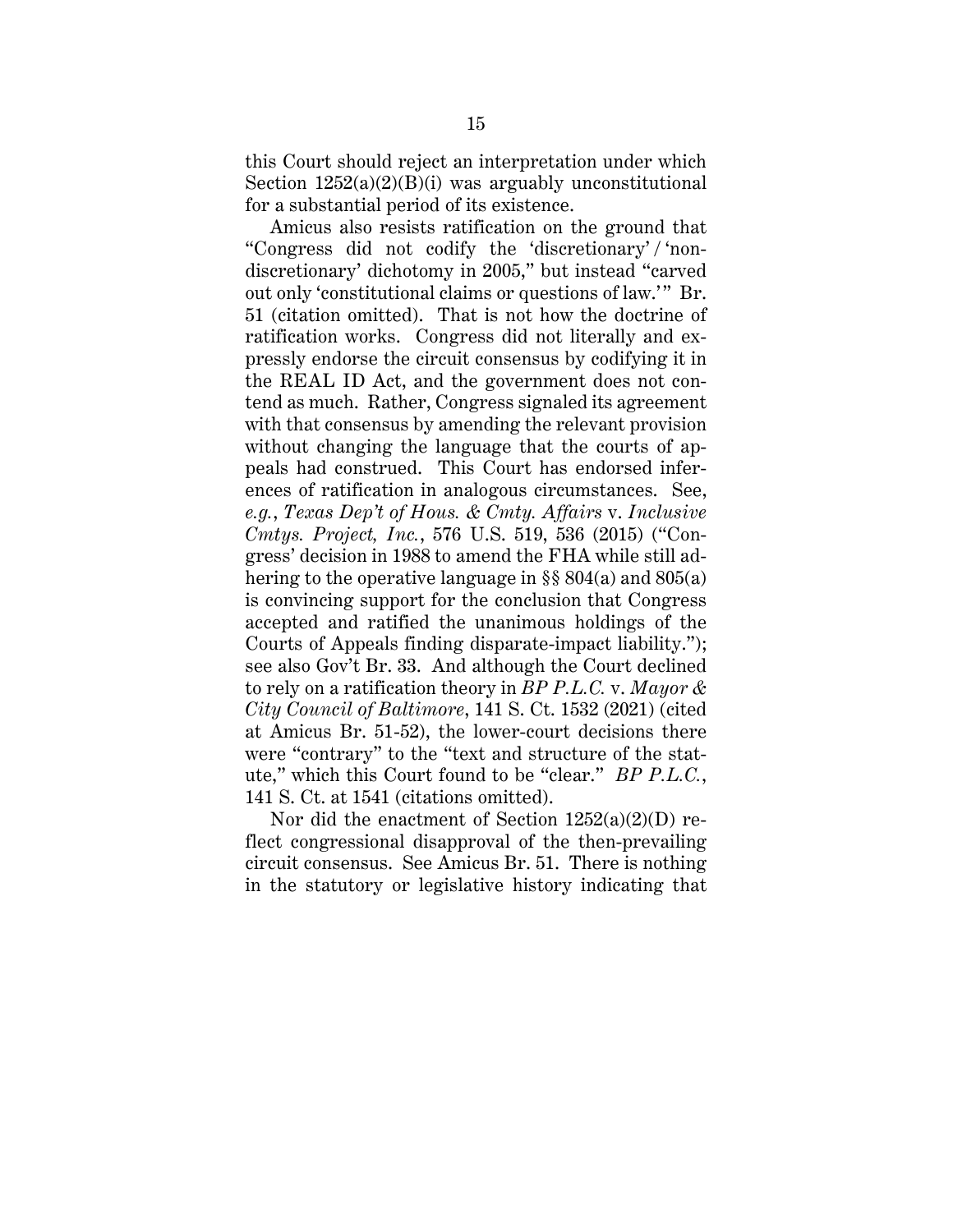Congress intended to alter the meaning of the unamended term "judgment,"  $8 \text{ U.S.C. } 1252(a)(2)(B)(i)$ , when it added subparagraph (D). Rather, Section 1252(a)(2)(D) ensured compliance with *St. Cyr* by eliminating all doubt about the reviewability of constitutional claims and questions of law. See *Guerrero-Lasprilla* v. *Barr*, 140 S. Ct. 1062, 1071-1072 (2020). That purpose is fully compatible with continuing to construe Section  $1252(a)(2)(B)(i)$  as permitting judicial review of non-discretionary determinations.

In the same vein, amicus contends (Br. 34) that Section  $1252(a)(2)(D)$  would be superfluous if Section  $1252(a)(2)(B)(i)$  did not preclude review of non-discretionary determinations in the first place. But Section  $1252(a)(2)(D)$  applies to more provisions than just Section  $1252(a)(2)(B)(i)$ , and Congress may simply have wished to "remove all doubt" about the reviewability of constitutional and legal questions in light of *St. Cyr*. *McAllister* v. *United States*, 141 U.S. 174, 187 (1891).

Amicus's separate superfluity argument—that "the jurisdictional bar is nugatory" if factual review is permissible, Br. 34—is even more plainly incorrect. The government's interpretation preserves a robust role for Section  $1252(a)(2)(B)(i)$  in precluding review of the ultimate decision to grant or deny relief and any discretionary determinations underlying that decision.

Amicus also points (Br. 34-35) to the REAL ID Act's legislative history. In particular, she quotes a conference report stating that "[t]he purpose of section  $[1252(a)(2)(D)]$  is to permit judicial review over \*\*\* constitutional and statutory-construction questions, not discretionary or factual questions," and that "[w]hen a court is presented with a mixed question of law and fact, the court should analyze it to the extent there are legal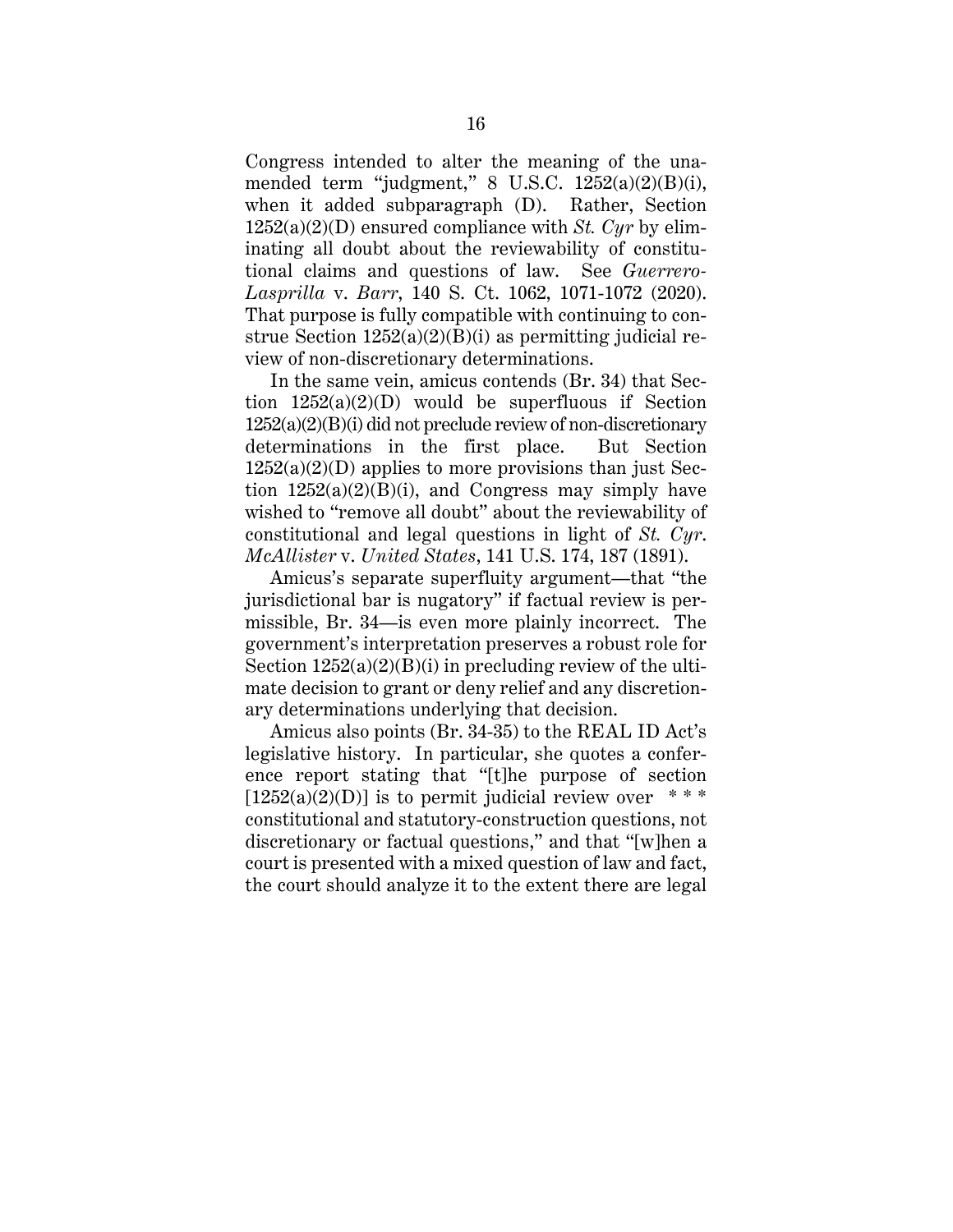elements, but should not review any factual elements." H.R. Conf. Rep. No. 72, 109th Cong., 1st Sess. 175 (2005). But that passage discussed the scope of review permitted under the exception in Section 1252(a)(2)(D), not the scope of preclusion under Section  $1252(a)(2)(B)(i)$ . See *Guerrero-Lasprilla*, 140 S. Ct. at 1072. The factual question in this case is reviewable because it falls outside the latter, not because it falls within the former.

Since the REAL ID Act, the overwhelming majority of the courts of appeals have continued to endorse the distinction between discretionary and non-discretionary determinations that the government embraced in November 2001. See Gov't Br. 9, 34-35. In a footnote, amicus contends (Br. 51 n.41) that "[t]he uniformity of the court[s] of appeals is overstated," but she cannot substantiate that claim. The decisions that amicus cites from the Fourth and Seventh Circuits do not undermine the asserted consensus. See Gov't Br. 35 (acknowledging that the Seventh Circuit's precedent is mixed and that the Fourth Circuit has adopted the minority position). And the remaining cases she invokes are either irrelevant or provide, at best, weak support for her position. See *Ayeni* v. *Holder*, 617 F.3d 67, 70- 71 (1st Cir. 2010) (assessing the scope of review under subparagraph (D)); *Xiao Ji Chen* v. *United States Dep't of Justice*, 471 F.3d 315, 333 (2d Cir. 2006) (same); *Arambula-Medina* v. *Holder*, 572 F.3d 824, 828 (10th Cir. 2009) (construing "the term 'judgment' in [Section  $1252(a)(2)(B)(i)$ ] as referring to the discretionary aspects of a decision," though stating that "[t]his includes any underlying factual determinations") (citation omitted), cert. denied, 559 U.S. 1067 (2010).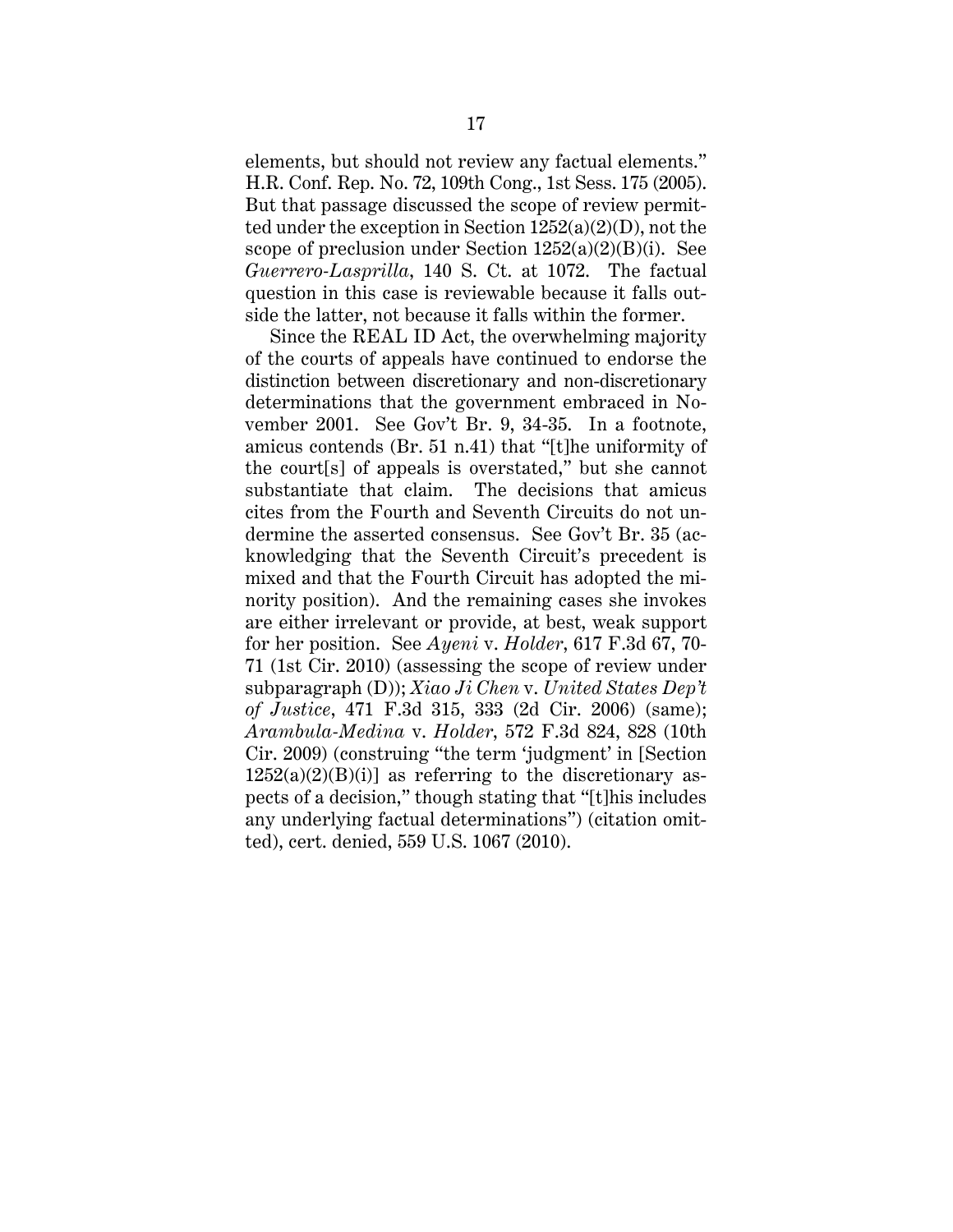### **D. Other Considerations Support The Government's Interpretation**

Interpreting Section  $1252(a)(2)(B)(i)$  to exclude nondiscretionary determinations is also consistent with other sources of statutory meaning, including this Court's precedents in related areas and the policy goals underlying the relevant provisions.

1. The presumption of judicial review makes clear that "[a]ny lingering doubt" about the correct interpretation of Section  $1252(a)(2)(B)(i)$  should be resolved in favor of the government's interpretation, which forecloses judicial review to a lesser extent than the court of appeals' interpretation. *Kucana*, 558 U.S. at 251. Amicus does not defend the court of appeals' conclusion that the presumption is inapplicable because judicial review remains available for questions of law under Section 1252(a)(2)(D). See Pet. App. 29a-30a. Nor does she dispute that even that limited form of review is unavailable in district courts. See Gov't Br. 38-39. Instead, amicus contends that the plain meaning of the statute overcomes the presumption. That argument is unpersuasive for the reasons given above, and amicus's assertion (Br. 49) that "every possible indication" supports the court of appeals' interpretation is incorrect.

Amicus invokes (Br. 35) this Court's decision in *Nasrallah* v. *Barr*, 140 S. Ct. 1683 (2020), in which the Court commented that a noncitizen "may not bring a factual challenge" under Section 1252(a)(2)(B)(i). *Id.* at 1694. But as amicus effectively concedes (Br. 35), *Nasrallah* interpreted subparagraph (C), rendering its comment on subparagraph (B) a dictum. See Gov't Br. 39-40. Because subparagraph (B) was not at issue there, the Court had no need to specify its precise scope. The government agrees that "factual challenge[s]" to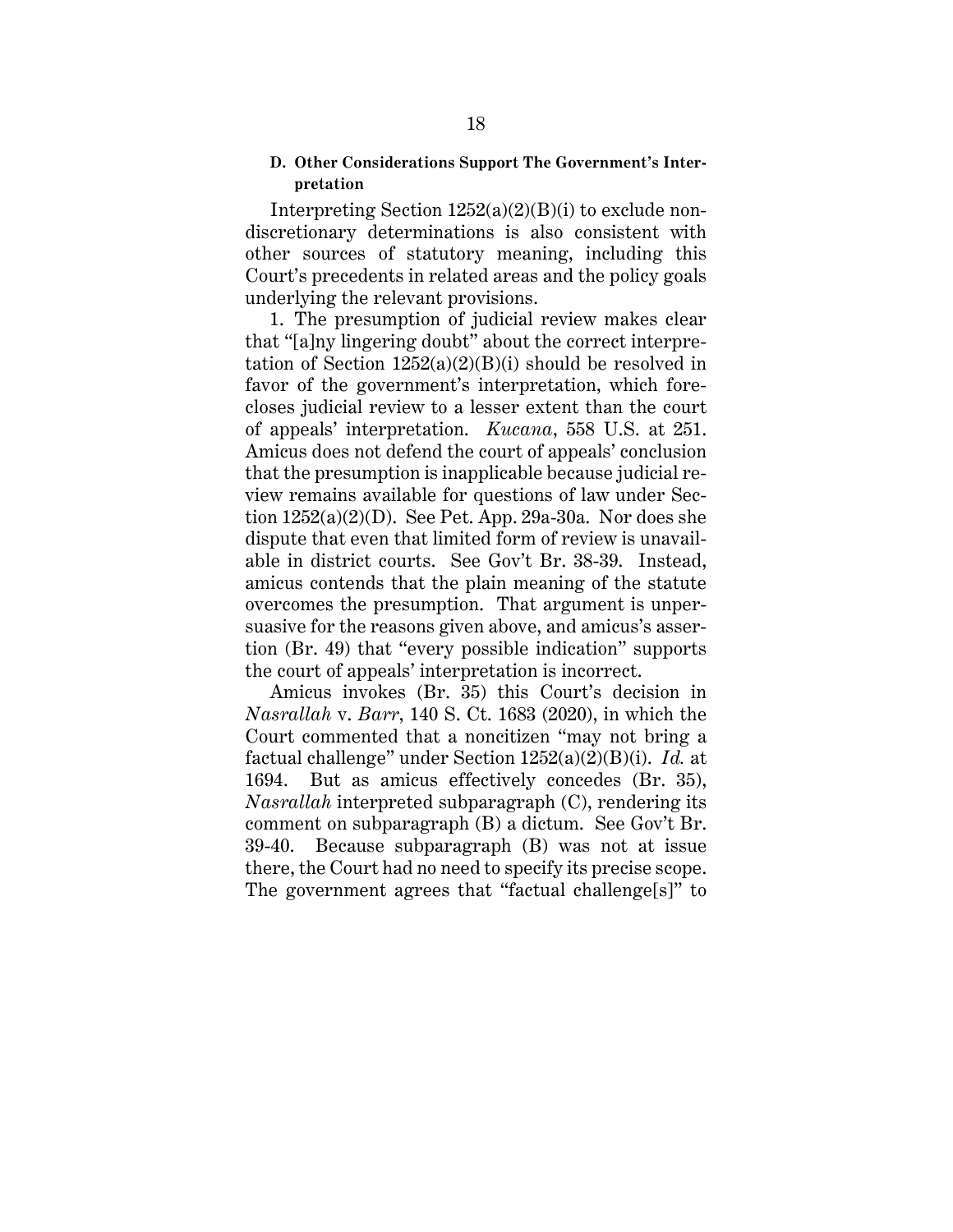the Executive's discretionary weighing of the facts are barred by Section  $1252(a)(2)(B)(i)$ , though "factual challenge[s]" to non-discretionary findings (as in this case) are not. *Nasrallah*, 140 S. Ct. at 1694. Moreover, *Nasrallah* recognized that a noncitizen may bring a factual challenge to an agency order, despite the inapplicability of the exception in subparagraph (D), when no statutory bar precludes review in the first place. *Id.* at 1690. That is precisely the case here.

Amicus also points to *Guerrero-Lasprilla*, which likewise involved the broader jurisdictional bar in subparagraph (C). 140 S. Ct. at 1067-1068; see Gov't Br. 25. In that context, the Court observed that Section 1252(a)(2)(D)'s exception for constitutional claims and questions of law "still forbid[s] appeals of factual determinations." *Guerrero-Lasprilla*, 140 S. Ct. at 1073. That observation is irrelevant to this case. As explained above, the factual determination at issue here is reviewable because it falls outside the bar in Section  $1252(a)(2)(B)(i)$ , not because it falls within the carveout in Section  $1252(a)(2)(D)$ .

2. The government's interpretation accords with Section  $1252(a)(2)(B)$ 's basic function of protecting Executive discretion from judicial intrusion. See Gov't Br. 40-41. Amicus responds (Br. 53-54) that "Section 1252's restrictions on judicial review reflect a policy choice that was Congress's to make." But that argument begs the question, and amicus does not articulate any coherent policy rationale for why Congress might have wanted to bar review of non-discretionary determinations, including straightforward factual findings, underlying the denial of discretionary relief. Amicus relatedly contends that "it is not for the judiciary to 'second-guess Congress.'" Br. 53 (citation omitted). But the Court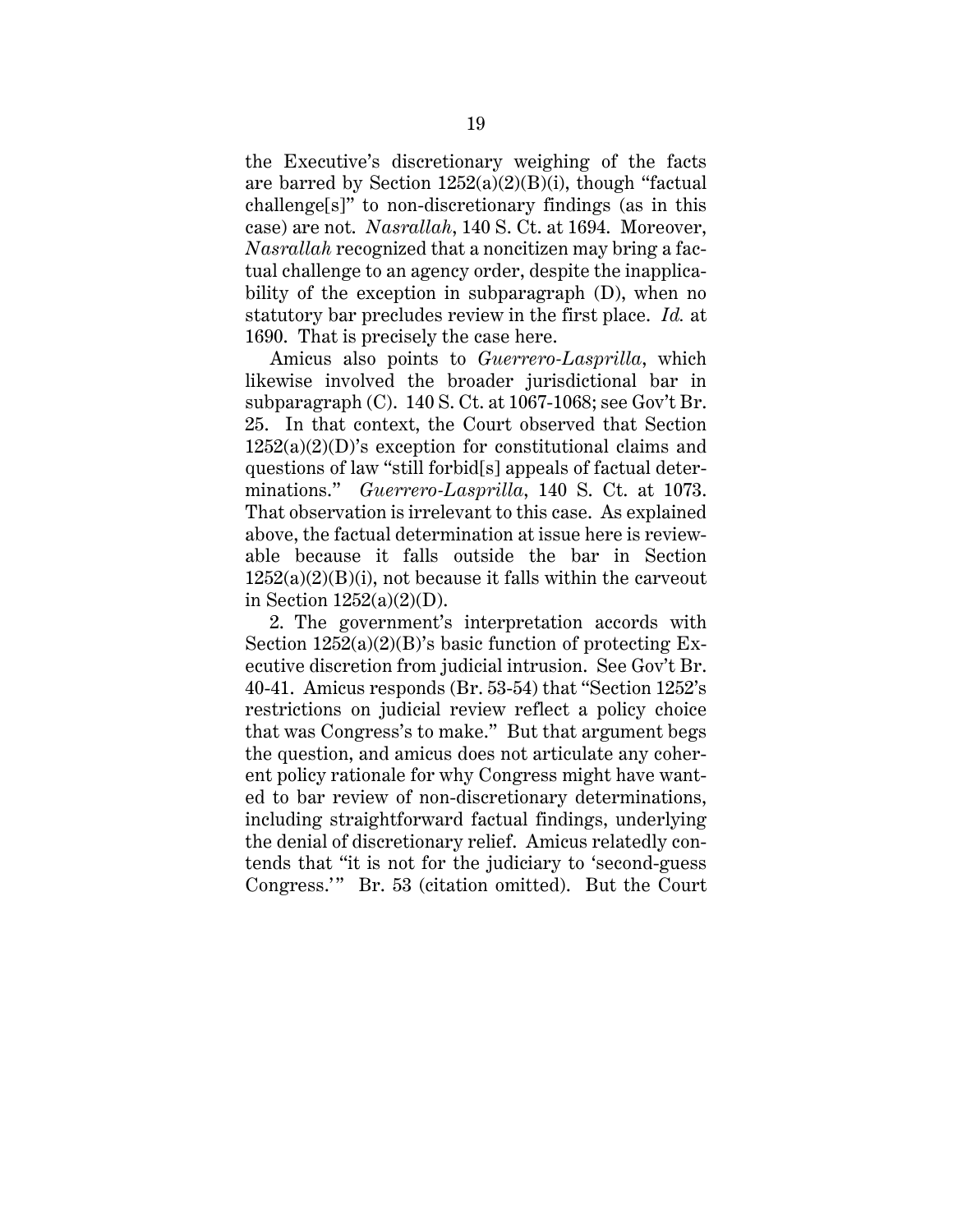need not rely on policy concerns to *override* the plain text; instead, Congress's undisputed policy goal of protecting Executive discretion *confirms* the import of the plain text, which does not bar review in these circumstances. See *Dolan* v. *United States Postal Serv.*, 546 U.S. 481, 486 (2006) ("Interpretation of a word or phrase depends upon reading the whole statutory text, considering the purpose and context of the statute, and consulting any precedents or authorities that inform the analysis.").

Amicus also criticizes the government's interpretation as impracticable. She contends (Br. 39 n.36) that factfinding is not always "black-and-white." But "Section 1252's highly deferential standard of review" for factfinding already accounts for that reality. *Ibid.* Amicus also argues that "[p]ermitting review of any question of fact for every denial of discretionary relief frustrates" IIRIRA's goal of "streamlin[ing] appeals and avoid[ing] delay in removal." *Id.* at 39; see *id.* at 30 (similar). The government's interpretation, however, "does not affect *whether* the noncitizen is entitled to judicial review of a [removal] order." *Nasrallah*, 140 S. Ct. at 1693. "[A] noncitizen facing removal \* \* \* may already seek judicial review in a court of appeals of constitutional and legal claims," and, when he does, the government's interpretation "means only that, in that same case in the court of appeals, the court may also review the noncitizen's factual challenges to the [denial of adjustment of status] under the deferential substantialevidence standard." *Ibid.* In addition, harmlesserror review applies to challenges of denials of discretionary relief, thereby mitigating concerns that frivolous claims may delay removal or bog down appellate review. See, *e.g.*, *Calma* v. *Holder*, 663 F.3d 868, 878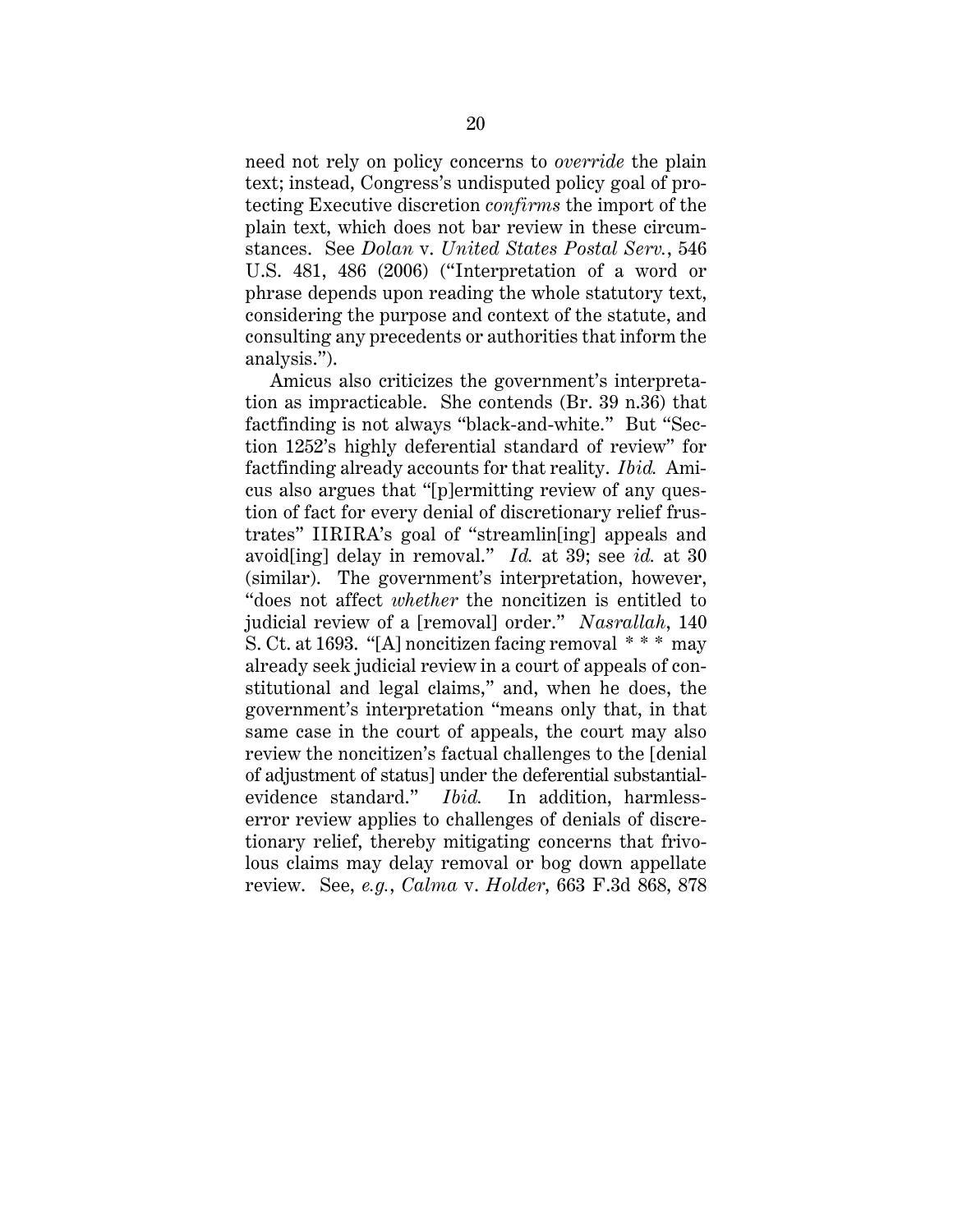(7th Cir. 2011) ("[T]he principle of harmless error applies to administrative proceedings in general, and to immigration rulings in particular."); *Pardo* v. *Lynch*, 637 Fed. Appx. 306, 307 (9th Cir. 2016) (reviewing challenge to denial of adjustment of status for harmless error).

Petitioners, for their part, suggest (Br. 34) that "it is unclear whether [petitioners' and the government's] approaches differ in practice." That is incorrect. The INA indisputably specifies certain eligibility criteria as within the Executive's authority and therefore insulated from judicial review by Section  $1252(a)(2)(B)(i)$ . See, *e.g.*, 8 U.S.C. 1182(h)(1)(A)(ii) (providing for waiver of inadmissibility if, among other things, "it is established *to the satisfaction of the Attorney General* that \* \* \* the admission to the United States of such alien would not be contrary to the national welfare, safety, or security of the United States") (emphasis added). And the courts of appeals have repeatedly held that decisions applying highly subjective criteria, such as "exceptional and extremely unusual hardship," 8 U.S.C. 1229b(b)(1)(D), are also discretionary and therefore immune from review. See, *e.g.*, *Bencosme de Rodriguez* v. *Gonzales*, 433 F.3d 163, 164 (1st Cir. 2005) (per curiam); *Morales Ventura* v. *Ashcroft*, 348 F.3d 1259, 1262 (10th Cir. 2003); see also *Singh* v. *Rosen*, 984 F.3d 1142, 1150 (6th Cir. 2021) (citing cases).

Petitioners' interpretation, in contrast, would subject *all* eligibility determinations to judicial inquiry. Petitioners' citation (Br. 34) of two decisions that have recently departed from prior characterizations of the hardship criterion does not justify conflating the parties' constructions. Petitioners' interpretation would permit invasive judicial inquiry into virtually every aspect of